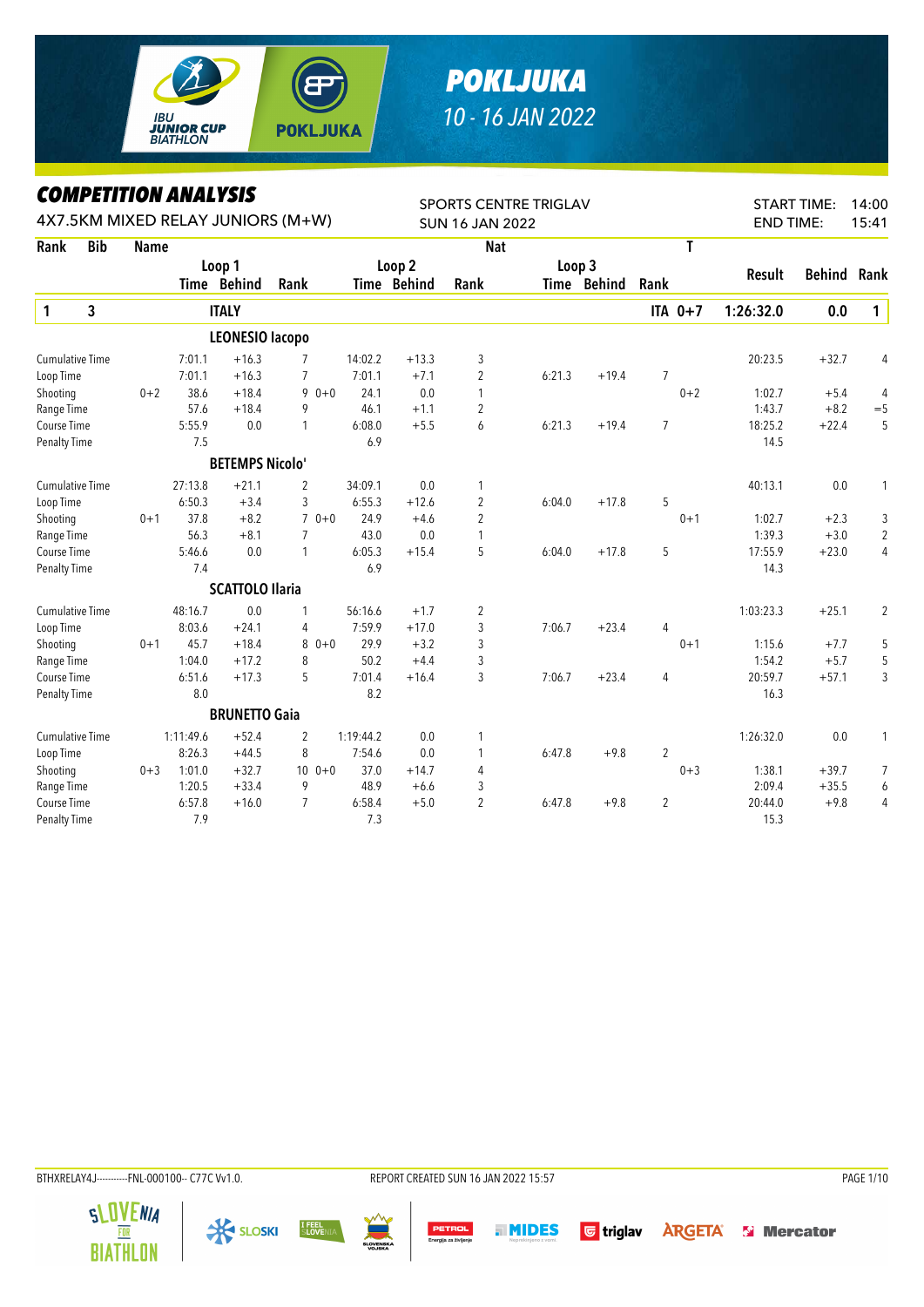| Rank                      | <b>Bib</b> | <b>Name</b>                                    |                     |                        |                              |                     |                      | <b>Nat</b>                           |        |             | T               |                  |                    |                |
|---------------------------|------------|------------------------------------------------|---------------------|------------------------|------------------------------|---------------------|----------------------|--------------------------------------|--------|-------------|-----------------|------------------|--------------------|----------------|
|                           |            |                                                |                     | Loop 1                 |                              |                     | Loop 2               |                                      | Loop 3 |             |                 | Result           | <b>Behind Rank</b> |                |
|                           |            |                                                |                     | Time Behind            | Rank                         |                     | Time Behind          | Rank                                 |        | Time Behind | Rank            |                  |                    |                |
| $\boldsymbol{2}$          | 1          |                                                |                     | <b>GERMANY</b>         |                              |                     |                      |                                      |        |             | GER 2+10        | 1:26:32.2        | $+0.2$             | $\mathbf{2}$   |
|                           |            |                                                |                     | <b>MENZ Benjamin</b>   |                              |                     |                      |                                      |        |             |                 |                  |                    |                |
| <b>Cumulative Time</b>    |            |                                                | 6:52.8              | $+8.0$                 | 3                            | 14:41.6             | $+52.7$              | 8                                    |        |             |                 | 20:50.3          | $+59.5$            | 6              |
| Loop Time                 |            |                                                | 6:52.8              | $+8.0$                 | 3                            | 7:48.8              | $+54.8$              | 11                                   | 6:08.7 | $+6.8$      | 4               |                  |                    |                |
| Shooting                  |            | $0 + 0$                                        | 32.5                | $+12.3$                | $\overline{7}$<br>$1 + 3$    | 55.3                | $+31.2$              | 16                                   |        |             | $1 + 3$         | 1:27.8           | $+30.5$            | 10             |
| Range Time                |            |                                                | 48.0                | $+8.8$                 | 4                            | 1:14.0              | $+29.0$              | 16                                   |        |             |                 | 2:02.0           | $+26.5$            | 9              |
| Course Time               |            |                                                | 5:57.4              | $+1.5$                 | $\overline{4}$               | 6:04.1              | $+1.6$               | 2                                    | 6:08.7 | $+6.8$      | $\overline{4}$  | 18:10.2          | $+7.4$             | 4              |
| <b>Penalty Time</b>       |            |                                                | 7.4                 |                        |                              | 30.6                |                      |                                      |        |             |                 | 38.0             |                    |                |
|                           |            |                                                |                     | <b>NOACK Moritz</b>    |                              |                     |                      |                                      |        |             |                 |                  |                    |                |
| <b>Cumulative Time</b>    |            |                                                | 27:39.5             | $+46.8$                | 5                            | 34:39.0             | $+29.9$              | 3                                    |        |             |                 | 40:49.9          | $+36.8$            | 4              |
| Loop Time                 |            |                                                | 6:49.2              | $+2.3$                 | $\overline{2}$               | 6:59.5              | $+16.8$              | 4                                    | 6:10.9 | $+24.7$     | $\overline{7}$  |                  |                    |                |
| Shooting                  |            | $0 + 1$                                        | 33.8                | $+4.2$                 | $\overline{4}$<br>$0 + 0$    | 27.8                | $+7.5$               | 3                                    |        |             | $0 + 1$         | 1:01.6           | $+1.2$             | 2              |
| Range Time                |            |                                                | 50.7                | $+2.5$                 | 2                            | 45.6                | $+2.6$               | 3                                    |        |             |                 | 1:36.3           | $0.0\,$            | $\mathbf{1}$   |
| Course Time               |            |                                                | 5:52.5<br>6.0       | $+5.9$                 | 6                            | 6:07.4<br>6.4       | $+17.5$              | 6                                    | 6:10.9 | $+24.7$     | $\overline{7}$  | 18:10.8<br>12.4  | $+37.9$            | $\overline{7}$ |
| <b>Penalty Time</b>       |            |                                                |                     |                        |                              |                     |                      |                                      |        |             |                 |                  |                    |                |
|                           |            |                                                |                     |                        | <b>HERMANN Hanna-Michele</b> |                     |                      |                                      |        |             |                 |                  |                    |                |
| <b>Cumulative Time</b>    |            |                                                | 48:32.0             | $+15.3$                | $\overline{2}$               | 56:14.9             | 0.0                  | 1                                    |        |             |                 | 1:02:58.2        | $0.0\,$            | 1              |
| Loop Time                 |            |                                                | 7:42.1              | $+2.6$                 | $\overline{2}$               | 7:42.9              | $0.0\,$              | 1                                    | 6:43.3 | 0.0         | $\mathbf{1}$    |                  |                    |                |
| Shooting                  |            | $0 + 1$                                        | 42.5<br>1:00.7      | $+15.2$<br>$+13.9$     | $60+1$                       | 33.8<br>50.5        | $+7.1$               | 4<br>4                               |        |             | $0 + 2$         | 1:16.3<br>1:51.2 | $+8.4$             | 6              |
| Range Time<br>Course Time |            |                                                | 6:34.3              | 0.0                    | 6<br>1                       | 6:45.0              | $+4.7$<br>0.0        | 1                                    | 6:43.3 | 0.0         | 1               | 20:02.6          | $+2.7$<br>0.0      | 4<br>1         |
| <b>Penalty Time</b>       |            |                                                | 7.1                 |                        |                              | 7.3                 |                      |                                      |        |             |                 | 14.5             |                    |                |
|                           |            |                                                |                     | <b>MUELLER Luise</b>   |                              |                     |                      |                                      |        |             |                 |                  |                    |                |
|                           |            |                                                |                     |                        |                              |                     |                      |                                      |        |             |                 |                  |                    |                |
| <b>Cumulative Time</b>    |            |                                                | 1:10:57.2<br>7:59.0 | 0.0<br>$+17.2$         | 1<br>3                       | 1:19:54.2<br>8:57.0 | $+10.0$<br>$+1:02.4$ | 3<br>10                              | 6:38.0 | $0.0\,$     | 1               | 1:26:32.2        | $+0.2$             | $\overline{2}$ |
| Loop Time<br>Shooting     |            | $0 + 1$                                        | 42.5                | $+14.2$                | 5<br>$1 + 3$                 | 56.7                | $+34.4$              | 12                                   |        |             | $1+4$           | 1:39.2           | $+40.8$            | 8              |
| Range Time                |            |                                                | 1:01.6              | $+14.5$                | 4                            | 1:16.9              | $+34.6$              | 12                                   |        |             |                 | 2:18.5           | $+44.6$            | 7              |
| Course Time               |            |                                                | 6:49.2              | $+7.4$                 | 5                            | 7:07.0              | $+13.6$              | 6                                    | 6:38.0 | 0.0         | 1               | 20:34.2          | 0.0                | 1              |
| <b>Penalty Time</b>       |            |                                                | 8.2                 |                        |                              | 33.1                |                      |                                      |        |             |                 | 41.3             |                    |                |
| 3                         | 10         |                                                |                     | <b>RUSSIA</b>          |                              |                     |                      |                                      |        |             | <b>RUS 0+12</b> | 1:26:58.0        | $+26.0$            | 3              |
|                           |            |                                                |                     | <b>BLINOV Nikita</b>   |                              |                     |                      |                                      |        |             |                 |                  |                    |                |
| <b>Cumulative Time</b>    |            |                                                | 7:04.1              | $+19.3$                | 10                           | 14:06.5             | $+17.6$              | 4                                    |        |             |                 | 20:10.0          | $+19.2$            | 2              |
| Loop Time                 |            |                                                | 7:04.1              | $+19.3$                | 10                           | 7:02.4              | $+8.4$               | 3                                    | 6:03.5 | $+1.6$      | $\overline{2}$  |                  |                    |                |
| Shooting                  |            | 0+1                                            | 41.8                | $+21.6$                | $10 \t 0+1$                  | 30.3                | $+6.2$               | 3                                    |        |             | $0 + 2$         | 1:12.1           | $+14.8$            | 7              |
| Range Time                |            |                                                | 58.4                | $+19.2$                | 11                           | 50.4                | $+5.4$               | 3                                    |        |             |                 | 1:48.8           | $+13.3$            | 7              |
| Course Time               |            |                                                | 5:59.4              | $+3.5$                 | $\overline{7}$               | 6:05.4              | $+2.9$               | 4                                    | 6:03.5 | $+1.6$      | $\overline{2}$  | 18:08.3          | $+5.5$             | $\overline{2}$ |
| <b>Penalty Time</b>       |            |                                                | 6.2                 |                        |                              | 6.6                 |                      |                                      |        |             |                 | 12.9             |                    |                |
|                           |            |                                                |                     | <b>KOVALEV Aleksei</b> |                              |                     |                      |                                      |        |             |                 |                  |                    |                |
| <b>Cumulative Time</b>    |            |                                                | 27:15.8             | $+23.1$                | 3                            | 34:27.8             | $+18.7$              | 2                                    |        |             |                 | 40:14.0          | $+0.9$             | $\overline{c}$ |
| Loop Time                 |            |                                                | 7:05.8              | $+18.9$                | 9                            | 7:12.0              | $+29.3$              | 5                                    | 5:46.2 | 0.0         | 1               |                  |                    |                |
| Shooting                  |            | $0 + 2$                                        | 50.4                | $+20.8$                | $12 \t 0+3$                  | 50.0                | $+29.7$              | 8                                    |        |             | $0 + 5$         | 1:40.4           | $+40.0$            | 11             |
| Range Time                |            |                                                | 1:08.3              | $+20.1$                | 11                           | 1:08.2              | $+25.2$              | 8                                    |        |             |                 | 2:16.5           | $+40.2$            | $10$           |
| Course Time               |            |                                                | 5:50.3              | $+3.7$                 | $\overline{2}$               | 5:56.4              | $+6.5$               | 3                                    | 5:46.2 | 0.0         | $\mathbf{1}$    | 17:32.9          | $0.0\,$            | $\mathbf{1}$   |
| <b>Penalty Time</b>       |            |                                                | 7.1                 |                        |                              | 7.3                 |                      |                                      |        |             |                 | 14.5             |                    |                |
|                           |            |                                                |                     | <b>TINIAKOVA Anna</b>  |                              |                     |                      |                                      |        |             |                 |                  |                    |                |
| <b>Cumulative Time</b>    |            |                                                | 48:35.8             | $+19.1$                | 3                            | 56:51.1             | $+36.2$              | 3                                    |        |             |                 | 1:04:07.5        | $+1:09.3$          | 4              |
| Loop Time                 |            |                                                | 8:21.8              | $+42.3$                | 10                           | 8:15.3              | $+32.4$              | 4                                    | 7:16.4 | $+33.1$     | 5               |                  |                    |                |
| Shooting                  |            | $0 + 3$                                        | 1:02.5              | $+35.2$                | $13 \t 0+2$                  | 37.6                | $+10.9$              | 7                                    |        |             | $0 + 5$         | 1:40.1           | $+32.2$            | 12             |
| Range Time                |            |                                                | 1:22.2              | $+35.4$                | 12                           | 58.0                | $+12.2$              | 6                                    |        |             |                 | 2:20.2           | $+31.7$            | 11             |
| Course Time               |            |                                                | 6:51.1              | $+16.8$                | 4                            | 7:08.6              | $+23.6$              | 4                                    | 7:16.4 | $+33.1$     | 5               | 21:16.1          | $+1:13.5$          | $\overline{4}$ |
| <b>Penalty Time</b>       |            |                                                | 8.5                 |                        |                              | 8.7                 |                      |                                      |        |             |                 | 17.2             |                    |                |
|                           |            |                                                |                     |                        | <b>BATMANOVA Anastasiia</b>  |                     |                      |                                      |        |             |                 |                  |                    |                |
| <b>Cumulative Time</b>    |            |                                                | 1:11:51.4           | $+54.2$                | 3                            | 1:19:48.2           | $+4.0$               | 2                                    |        |             |                 | 1:26:58.0        | $+26.0$            | 3              |
| Loop Time                 |            |                                                | 7:43.9              | $+2.1$                 | $\overline{2}$               | 7:56.8              | $+2.2$               | $\overline{2}$                       | 7:09.8 | $+31.8$     | 7               |                  |                    |                |
| Shooting                  |            | $0 + 0$                                        | 28.3                | 0.0                    | $10+0$                       | 30.0                | $+7.7$               | $\overline{2}$                       |        |             | $0+0$           | 58.4             | 0.0                | 1              |
| Range Time                |            |                                                | 47.1                | 0.0                    | 1                            | 46.8                | $+4.5$               | 2                                    |        |             |                 | 1:33.9           | $0.0\,$            | $\mathbf{1}$   |
| Course Time               |            |                                                | 6:49.1<br>7.7       | $+7.3$                 | 4                            | 7:02.6              | $+9.2$               | 4                                    | 7:09.8 | $+31.8$     | 7               | 21:01.5          | $+27.3$            | 6              |
| <b>Penalty Time</b>       |            |                                                |                     |                        |                              | 7.4                 |                      |                                      |        |             |                 | 15.1             |                    |                |
|                           |            | BTHXRELAY4J-----------FNL-000100-- C77C Vv1.0. |                     |                        |                              |                     |                      | REPORT CREATED SUN 16 JAN 2022 15:57 |        |             |                 |                  |                    | PAGE 2/10      |

**TIMIDES** Gtriglav **ARGETA** & Mercator

**BIATHLON** 



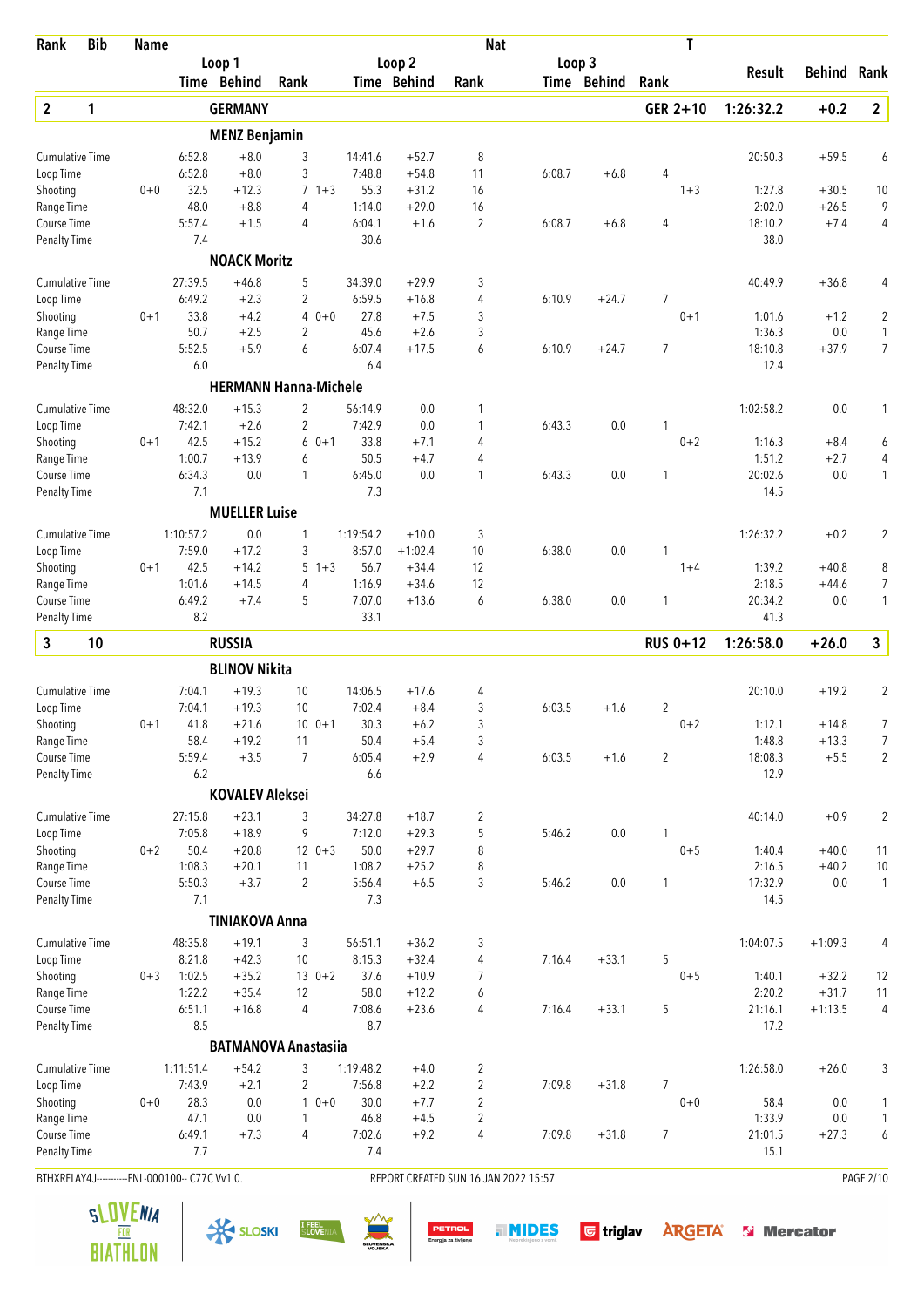| <b>Bib</b><br>Rank                             |   | <b>Name</b> |                     |                             |                     |         |                     |                        | <b>Nat</b>                           |        |             | T              |                   |                   |                |
|------------------------------------------------|---|-------------|---------------------|-----------------------------|---------------------|---------|---------------------|------------------------|--------------------------------------|--------|-------------|----------------|-------------------|-------------------|----------------|
|                                                |   |             |                     | Loop 1                      |                     |         |                     | Loop 2                 |                                      |        | Loop 3      |                | <b>Result</b>     | Behind            | Rank           |
|                                                |   |             |                     | Time Behind                 | Rank                |         |                     | Time Behind            | Rank                                 |        | Time Behind | Rank           |                   |                   |                |
| 4                                              | 5 |             |                     | <b>AUSTRIA</b>              |                     |         |                     |                        |                                      |        |             | AUT 2+15       | 1:28:10.4         | $+1:38.4$         | 4              |
|                                                |   |             |                     | <b>HECHENBERGER Andreas</b> |                     |         |                     |                        |                                      |        |             |                |                   |                   |                |
| <b>Cumulative Time</b>                         |   |             | 7:00.5              | $+15.7$                     | 6                   |         | 14:44.4             | $+55.5$                | 9                                    |        |             |                | 20:50.9           | $+1:00.1$         | 7              |
| Loop Time                                      |   |             | 7:00.5              | $+15.7$                     | 6                   |         | 7:43.9              | $+49.9$                | 8                                    | 6:06.5 | $+4.6$      | 3              |                   |                   |                |
| Shooting                                       |   | $0 + 1$     | 37.3                | $+17.1$                     | 8                   | $1 + 3$ | 47.7                | $+23.6$                | 14                                   |        |             | $1 + 4$        | 1:25.1            | $+27.8$           | 9              |
| Range Time<br>Course Time                      |   |             | 56.9<br>5:56.4      | $+17.7$<br>$+0.5$           | 8<br>$\overline{c}$ |         | 1:08.2<br>6:06.3    | $+23.2$<br>$+3.8$      | 13<br>5                              | 6:06.5 | $+4.6$      | 3              | 2:05.1<br>18:09.2 | $+29.6$<br>$+6.4$ | $10$<br>3      |
| Penalty Time                                   |   |             | 7.1                 |                             |                     |         | 29.3                |                        |                                      |        |             |                | 36.5              |                   |                |
|                                                |   |             |                     | <b>PROSSER Maximilian</b>   |                     |         |                     |                        |                                      |        |             |                |                   |                   |                |
| <b>Cumulative Time</b>                         |   |             | 28:07.0             | $+1:14.3$                   | 8                   |         | 35:04.5             | $+55.4$                | 5                                    |        |             |                | 41:05.0           | $+51.9$           | 5              |
| Loop Time                                      |   |             | 7:16.1              | $+29.2$                     | 11                  |         | 6:57.5              | $+14.8$                | 3                                    | 6:00.5 | $+14.3$     | 3              |                   |                   |                |
| Shooting                                       |   | $0 + 2$     | 57.8                | $+28.2$                     | $13 \t 0+1$         |         | 42.9                | $+22.6$                | 5                                    |        |             | $0 + 3$        | 1:40.7            | $+40.3$           | 12             |
| Range Time                                     |   |             | 1:16.8              | $+28.6$                     | 13                  |         | 1:00.5              | $+17.5$                | 5                                    |        |             |                | 2:17.3            | $+41.0$           | 11             |
| Course Time                                    |   |             | 5:52.3              | $+5.7$                      | $=4$                |         | 5:49.9              | 0.0                    | 1                                    | 6:00.5 | $+14.3$     | 3              | 17:42.7           | $+9.8$            | $\overline{2}$ |
| <b>Penalty Time</b>                            |   |             | 6.9                 |                             |                     |         | 7.1                 |                        |                                      |        |             |                | 14.1              |                   |                |
|                                                |   |             |                     | <b>ROTHSCHOPF Lea</b>       |                     |         |                     |                        |                                      |        |             |                |                   |                   |                |
| <b>Cumulative Time</b>                         |   |             | 49:02.8             | $+46.1$                     | 5                   |         | 57:00.7             | $+45.8$                | 4                                    |        |             |                | 1:03:52.9         | $+54.7$           | 3              |
| Loop Time                                      |   |             | 7:57.8              | $+18.3$                     | 3                   |         | 7:57.9              | $+15.0$                | $\overline{c}$                       | 6:52.2 | $+8.9$      | $\overline{2}$ |                   |                   |                |
| Shooting                                       |   | $0 + 2$     | 54.4                | $+27.1$                     | $110+1$             |         | 39.4                | $+12.7$                | 8                                    |        |             | $0 + 3$        | 1:33.8            | $+25.9$           | 10             |
| Range Time                                     |   |             | 1:16.1              | $+29.3$                     | 11                  |         | 1:00.5              | $+14.7$                | 8                                    |        |             |                | 2:16.6            | $+28.1$           | 10             |
| Course Time<br><b>Penalty Time</b>             |   |             | 6:34.5<br>7.2       | $+0.2$                      | $\overline{2}$      |         | 6:49.8<br>7.5       | $+4.8$                 | 2                                    | 6:52.2 | $+8.9$      | $\overline{2}$ | 20:16.5<br>14.8   | $+13.9$           | $\overline{2}$ |
|                                                |   |             |                     | <b>WAGNER Lara</b>          |                     |         |                     |                        |                                      |        |             |                |                   |                   |                |
| <b>Cumulative Time</b>                         |   |             | 1:12:09.1           | $+1:11.9$                   | 4                   |         | 1:21:09.2           | $+1:25.0$              | 4                                    |        |             |                | 1:28:10.4         | $+1:38.4$         | 4              |
| Loop Time                                      |   |             | 8:16.2              | $+34.4$                     | 6                   |         | 9:00.1              | $+1:05.5$              | 11                                   | 7:01.2 | $+23.2$     | $=$ 3          |                   |                   |                |
| Shooting                                       |   | $0 + 2$     | 1:00.8              | $+32.5$                     | 9                   | $1 + 3$ | 1:13.1              | $+50.8$                | 13                                   |        |             | $1 + 5$        | 2:14.0            | $+1:15.6$         | 12             |
| Range Time                                     |   |             | 1:22.2              | $+35.1$                     | 10                  |         | 1:33.7              | $+51.4$                | 14                                   |        |             |                | 2:55.9            | $+1:22.0$         | 13             |
| Course Time                                    |   |             | 6:45.5              | $+3.7$                      | 3                   |         | 6:53.4              | 0.0                    | $\mathbf{1}$                         | 7:01.2 | $+23.2$     | $=$ 3          | 20:40.1           | $+5.9$            | $\overline{2}$ |
| <b>Penalty Time</b>                            |   |             | 8.5                 |                             |                     |         | 32.9                |                        |                                      |        |             |                | 41.4              |                   |                |
| 5                                              | 9 |             |                     | <b>CZECH REPUBLIC</b>       |                     |         |                     |                        |                                      |        |             | $CZE$ 2+4      | 1:28:20.5         | $+1:48.5$         | 5              |
|                                                |   |             |                     | <b>MANEK Ondrej</b>         |                     |         |                     |                        |                                      |        |             |                |                   |                   |                |
| <b>Cumulative Time</b>                         |   |             | 6:54.9              | $+10.1$                     | 5                   |         | 13:48.9             | 0.0                    | 1                                    |        |             |                | 19:50.8           | 0.0               | 1              |
| Loop Time                                      |   |             | 6:54.9              | $+10.1$                     | 5                   |         | 6:54.0              | 0.0                    | 1                                    | 6:01.9 | 0.0         | 1              |                   |                   |                |
| Shooting                                       |   | $0 + 0$     | 30.6                | $+10.4$                     | $50+0$              |         | 26.7                | $+2.6$                 | 2                                    |        |             | $0 + 0$        | 57.3              | 0.0               | 1              |
| Range Time                                     |   |             | 50.5                | $+11.3$                     | 7                   |         | 45.0                | $0.0\,$                | 1                                    |        |             |                | 1:35.5            | $0.0\,$           | 1              |
| Course Time                                    |   |             | 5:58.4              | $+2.5$                      | 5                   |         | 6:02.5              | $0.0\,$                | $\mathbf{1}$                         | 6:01.9 | $0.0\,$     | 1              | 18:02.8           | $0.0\,$           | 1              |
| <b>Penalty Time</b>                            |   |             | 6.0                 |                             |                     |         | 6.4                 |                        |                                      |        |             |                | 12.5              |                   |                |
|                                                |   |             |                     | <b>ABRAHAM Ludek</b>        |                     |         |                     |                        |                                      |        |             |                |                   |                   |                |
| <b>Cumulative Time</b>                         |   |             | 26:52.7<br>7:01.9   | $0.0\,$<br>$+15.0$          | 1<br>5              |         | 35:13.1<br>8:20.4   | $+1:04.0$<br>$+1:37.7$ | 7<br>12                              | 6:20.7 | $+34.5$     | 9              | 41:33.8           | $+1:20.7$         | 7              |
| Loop Time<br>Shooting                          |   | $0 + 0$     | 35.0                | $+5.4$                      | $62+3$              |         | 56.5                | $+36.2$                | 13                                   |        |             | $2 + 3$        | 1:31.5            | $+31.1$           | 7              |
| Range Time                                     |   |             | 53.6                | $+5.4$                      | 6                   |         | 1:14.8              | $+31.8$                | 11                                   |        |             |                | 2:08.4            | $+32.1$           | 8              |
| Course Time                                    |   |             | 6:00.6              | $+14.0$                     | 10                  |         | 6:13.9              | $+24.0$                | 9                                    | 6:20.7 | $+34.5$     | 9              | 18:35.2           | $+1:02.3$         | 9              |
| <b>Penalty Time</b>                            |   |             | 7.6                 |                             |                     |         | 51.7                |                        |                                      |        |             |                | 59.3              |                   |                |
|                                                |   |             |                     | <b>MASARIKOVA Gabriela</b>  |                     |         |                     |                        |                                      |        |             |                |                   |                   |                |
| <b>Cumulative Time</b>                         |   |             | 49:44.3             | $+1:27.6$                   | 8                   |         | 58:06.5             | $+1:51.6$              | 8                                    |        |             |                | 1:05:25.3         | $+2:27.1$         | 7              |
| Loop Time                                      |   |             | 8:10.5              | $+31.0$                     | 5                   |         | 8:22.2              | $+39.3$                | 6                                    | 7:18.8 | $+35.5$     | 6              |                   |                   |                |
| Shooting                                       |   | $0 + 0$     | 38.1                | $+10.8$                     | 4                   | $0+0$   | 29.8                | $+3.1$                 | 2                                    |        |             | $0 + 0$        | 1:07.9            | 0.0               | 1              |
| Range Time                                     |   |             | 58.7                | $+11.9$                     | 4                   |         | 49.8                | $+4.0$                 | $\overline{2}$                       |        |             |                | 1:48.5            | 0.0               | 1              |
| Course Time                                    |   |             | 7:04.6              | $+30.3$                     | 6                   |         | 7:24.2              | $+39.2$                | 8                                    | 7:18.8 | $+35.5$     | 6              | 21:47.6           | $+1:45.0$         | $\overline{7}$ |
| <b>Penalty Time</b>                            |   |             | 7.1                 |                             |                     |         | 8.2                 |                        |                                      |        |             |                | 15.4              |                   |                |
|                                                |   |             |                     | <b>JANDOVA Tereza</b>       |                     |         |                     |                        |                                      |        |             |                |                   |                   |                |
| <b>Cumulative Time</b>                         |   |             | 1:13:07.1<br>7:41.8 | $+2:09.9$<br>$0.0\,$        | 5<br>1              |         | 1:21:16.2<br>8:09.1 | $+1:32.0$<br>$+14.5$   | 5<br>4                               | 7:04.3 | $+26.3$     | 5              | 1:28:20.5         | $+1:48.5$         | 5              |
| Loop Time<br>Shooting                          |   | $0+0$       | 30.5                | $+2.2$                      | $30+1$              |         | 38.1                | $+15.8$                | 5                                    |        |             | $0 + 1$        | 1:08.7            | $+10.3$           | $\overline{c}$ |
| Range Time                                     |   |             | 49.1                | $+2.0$                      | $\overline{2}$      |         | 59.0                | $+16.7$                | 5                                    |        |             |                | 1:48.1            | $+14.2$           | $\overline{2}$ |
| Course Time                                    |   |             | 6:45.4              | $+3.6$                      | $\overline{c}$      |         | 7:02.9              | $+9.5$                 | 5                                    | 7:04.3 | $+26.3$     | 5              | 20:52.6           | $+18.4$           | 5              |
| <b>Penalty Time</b>                            |   |             | 7.3                 |                             |                     |         | 7.2                 |                        |                                      |        |             |                | 14.5              |                   |                |
| BTHXRELAY4J-----------FNL-000100-- C77C Vv1.0. |   |             |                     |                             |                     |         |                     |                        | REPORT CREATED SUN 16 JAN 2022 15:57 |        |             |                |                   |                   | PAGE 3/10      |

 $\frac{1}{\sqrt{2}}$  SLOSKI SLOSKI SLOVENIA SUN DETROL SUNDES G triglav ARGETA SI Mercator



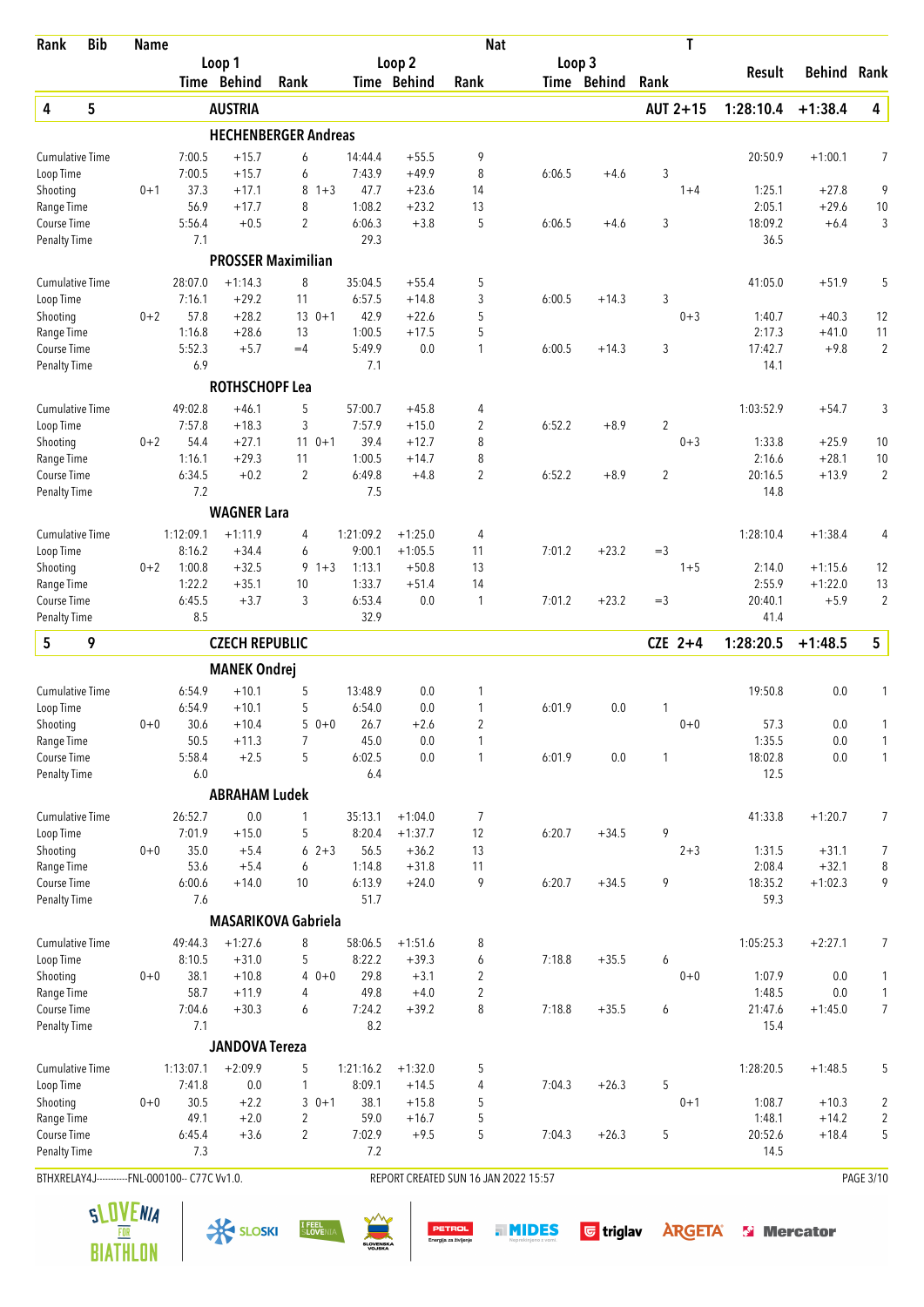| Rank                               | <b>Bib</b>              | <b>Name</b>                                    |               |                         |                              |                |                  | <b>Nat</b>                           |        |             |       | Τ          |                   |                  |                     |
|------------------------------------|-------------------------|------------------------------------------------|---------------|-------------------------|------------------------------|----------------|------------------|--------------------------------------|--------|-------------|-------|------------|-------------------|------------------|---------------------|
|                                    |                         |                                                |               | Loop 1                  |                              |                | Loop 2           |                                      | Loop 3 |             |       |            | Result            | Behind           | Rank                |
|                                    |                         |                                                |               | Time Behind             | Rank                         |                | Time Behind      | Rank                                 |        | Time Behind | Rank  |            |                   |                  |                     |
| 6                                  | $\overline{\mathbf{z}}$ |                                                |               | <b>SWITZERLAND</b>      |                              |                |                  |                                      |        |             |       | SUI 0+8    | 1:28:41.7         | $+2:09.7$        | 6                   |
|                                    |                         |                                                |               | <b>ZBERG Simon</b>      |                              |                |                  |                                      |        |             |       |            |                   |                  |                     |
| <b>Cumulative Time</b>             |                         |                                                | 6:48.6        | $+3.8$                  | $\overline{2}$               | 13:54.5        | $+5.6$           | 2                                    |        |             |       |            | 20:21.1           | $+30.3$          | 3                   |
| Loop Time                          |                         |                                                | 6:48.6        | $+3.8$                  | $\overline{2}$               | 7:05.9         | $+11.9$          | 4                                    | 6:26.6 | $+24.7$     | 9     |            |                   |                  |                     |
| Shooting                           |                         | $0 + 0$                                        | 27.0<br>46.3  | $+6.8$<br>$+7.1$        | 3<br>$0 + 1$<br>3            | 33.4<br>53.8   | $+9.3$<br>$+8.8$ | 6<br>5                               |        |             |       | $0 + 1$    | 1:00.4<br>1:40.1  | $+3.1$<br>$+4.6$ | $\overline{2}$<br>3 |
| Range Time<br>Course Time          |                         |                                                | 5:57.0        | $+1.1$                  | 3                            | 6:05.1         | $+2.6$           | 3                                    | 6:26.6 | $+24.7$     | 9     |            | 18:28.7           | $+25.9$          | 6                   |
| <b>Penalty Time</b>                |                         |                                                | 5.3           |                         |                              | 6.9            |                  |                                      |        |             |       |            | 12.2              |                  |                     |
|                                    |                         |                                                |               | <b>DAUPHIN Valentin</b> |                              |                |                  |                                      |        |             |       |            |                   |                  |                     |
| <b>Cumulative Time</b>             |                         |                                                | 27:37.8       | $+45.1$                 | 4                            | 35:07.1        | $+58.0$          | 6                                    |        |             |       |            | 41:12.5           | $+59.4$          | 6                   |
| Loop Time                          |                         |                                                | 7:16.7        | $+29.8$                 | 12                           | 7:29.3         | $+46.6$          | 8                                    | 6:05.4 | $+19.2$     | 6     |            |                   |                  |                     |
| Shooting                           |                         | $0 + 2$                                        | 59.9          | $+30.3$                 | $140+2$                      | 52.4           | $+32.1$          | 9                                    |        |             |       | $0 + 4$    | 1:52.4            | $+52.0$          | 14                  |
| Range Time                         |                         |                                                | 1:19.0        | $+30.8$                 | 14                           | 1:12.7         | $+29.7$          | 10                                   |        |             |       |            | 2:31.7            | $+55.4$          | 14                  |
| Course Time                        |                         |                                                | 5:51.3        | $+4.7$                  | 3                            | 6:10.0         | $+20.1$          | $\overline{7}$                       | 6:05.4 | $+19.2$     | 6     |            | 18:06.7           | $+33.8$          | 5                   |
| <b>Penalty Time</b>                |                         |                                                | 6.4           |                         |                              | 6.6            |                  |                                      |        |             |       |            | 13.0              |                  |                     |
|                                    |                         |                                                |               |                         | <b>PERREN Marlene Sophie</b> |                |                  |                                      |        |             |       |            |                   |                  |                     |
| <b>Cumulative Time</b>             |                         |                                                | 49:25.8       | $+1:09.1$               | 7                            | 57:45.6        | $+1:30.7$        | 6                                    |        |             |       |            | 1:04:48.6         | $+1:50.4$        | 5                   |
| Loop Time                          |                         |                                                | 8:13.3        | $+33.8$                 | 6                            | 8:19.8         | $+36.9$          | 5                                    | 7:03.0 | $+19.7$     | 3     |            |                   |                  |                     |
| Shooting                           |                         | $0 + 0$                                        | 31.7          | $+4.4$                  | $20+1$                       | 36.2           | $+9.5$           | 6                                    |        |             |       | $0 + 1$    | 1:08.0            | $+0.1$           | 2                   |
| Range Time                         |                         |                                                | 52.2          | $+5.4$                  | $\overline{2}$               | 56.9           | $+11.1$          | 5                                    |        |             |       |            | 1:49.1            | $+0.6$           | $\overline{2}$      |
| Course Time<br><b>Penalty Time</b> |                         |                                                | 7:13.4<br>7.7 | $+39.1$                 | 10                           | 7:15.7<br>7.1  | $+30.7$          | 5                                    | 7:03.0 | $+19.7$     | 3     |            | 21:32.1<br>14.8   | $+1:29.5$        | 5                   |
|                                    |                         |                                                |               | <b>NAGER Alessia</b>    |                              |                |                  |                                      |        |             |       |            |                   |                  |                     |
| <b>Cumulative Time</b>             |                         |                                                | 1:13:10.0     | $+2:12.8$               | 6                            | 1:21:21.5      | $+1:37.3$        | 6                                    |        |             |       |            | 1:28:41.7         | $+2:09.7$        | 6                   |
| Loop Time                          |                         |                                                | 8:21.4        | $+39.6$                 | $\overline{7}$               | 8:11.5         | $+16.9$          | 5                                    | 7:20.2 | $+42.2$     | 8     |            |                   |                  |                     |
| Shooting                           |                         | $0 + 1$                                        | 42.4          | $+14.1$                 | 4<br>$0 + 1$                 | 35.8           | $+13.5$          | 3                                    |        |             |       | $0 + 2$    | 1:18.3            | $+19.9$          | 5                   |
| Range Time                         |                         |                                                | 1:02.1        | $+15.0$                 | 5                            | 55.3           | $+13.0$          | 4                                    |        |             |       |            | 1:57.4            | $+23.5$          | 5                   |
| Course Time                        |                         |                                                | 7:12.0        | $+30.2$                 | 9                            | 7:09.7         | $+16.3$          | $\overline{7}$                       | 7:20.2 | $+42.2$     | 8     |            | 21:41.9           | $+1:07.7$        | 9                   |
| <b>Penalty Time</b>                |                         |                                                | 7.3           |                         |                              | 6.5            |                  |                                      |        |             |       |            | 13.9              |                  |                     |
| $\overline{\mathbf{z}}$            | 6                       |                                                |               | <b>SLOVENIA</b>         |                              |                |                  |                                      |        |             |       | $SLO$ 3+13 | 1:29:53.6         | $+3:21.6$        | $\overline{7}$      |
|                                    |                         |                                                |               | <b>REPNIK Matic</b>     |                              |                |                  |                                      |        |             |       |            |                   |                  |                     |
| <b>Cumulative Time</b>             |                         |                                                | 6:44.8        | 0.0                     | 1                            | 14:39.2        | $+50.3$          | 6                                    |        |             |       |            | 21:12.2           | $+1:21.4$        | 10                  |
| Loop Time                          |                         |                                                | 6:44.8        | 0.0                     | 1                            | 7:54.4         | $+1:00.4$        | 14                                   | 6:33.0 | $+31.1$     | 11    |            |                   |                  |                     |
| Shooting                           |                         | $0 + 0$                                        | 20.2          | 0.0                     | $11+3$                       | 43.4           | $+19.3$          | 10                                   |        |             |       | $1 + 3$    | 1:03.7            | $+6.4$           | 5                   |
| Range Time                         |                         |                                                | 39.2          | 0.0                     | 1                            | 1:03.3         | $+18.3$          | 10                                   |        |             |       |            | 1:42.5            | $+7.0$           | 4                   |
| Course Time                        |                         |                                                | 5:59.8        | $+3.9$                  | 8                            | 6:21.1         | $+18.6$          | 10                                   | 6:33.0 | $+31.1$     | 11    |            | 18:53.9           | $+51.1$          | 10                  |
| <b>Penalty Time</b>                |                         |                                                | 5.7           |                         |                              | 30.0           |                  |                                      |        |             |       |            | 35.7              |                  |                     |
|                                    |                         |                                                |               | <b>ZIDAR Jasa</b>       |                              |                |                  |                                      |        |             |       |            |                   |                  |                     |
| <b>Cumulative Time</b>             |                         |                                                | 27:59.1       | $+1:06.4$               | 6                            | 35:22.1        | $+1:13.0$        | 8                                    |        |             |       |            | 41:41.4           | $+1:28.3$        | 8                   |
| Loop Time                          |                         |                                                | 6:46.9        | 0.0                     | 1                            | 7:23.0         | $+40.3$          | 7                                    | 6:19.3 | $+33.1$     | 8     |            |                   |                  |                     |
| Shooting                           |                         | $0 + 0$                                        | 29.6          | 0.0                     | $10+2$                       | 43.5           | $+23.2$          | 6                                    |        |             |       | $0 + 2$    | 1:13.1            | $+12.7$          | 4                   |
| Range Time                         |                         |                                                | 48.2          | 0.0<br>$+5.7$           | $\mathbf{1}$                 | 1:02.3         | $+19.3$          | 6<br>8                               |        |             | 8     |            | 1:50.5            | $+14.2$          | 4                   |
| Course Time<br><b>Penalty Time</b> |                         |                                                | 5:52.3<br>6.4 |                         | $=4$                         | 6:13.6<br>7.1  | $+23.7$          |                                      | 6:19.3 | $+33.1$     |       |            | 18:25.2<br>13.6   | $+52.3$          | 8                   |
|                                    |                         |                                                |               | <b>MARIC Kaja</b>       |                              |                |                  |                                      |        |             |       |            |                   |                  |                     |
| <b>Cumulative Time</b>             |                         |                                                | 49:20.9       | $+1:04.2$               | 6                            | 58:00.5        | $+1:45.6$        | 7                                    |        |             |       |            | 1:05:29.7         | $+2:31.5$        | 8                   |
| Loop Time                          |                         |                                                | 7:39.5        | 0.0                     | 1                            | 8:39.6         | $+56.7$          | 9                                    | 7:29.2 | $+45.9$     | 9     |            |                   |                  |                     |
| Shooting                           |                         | $0 + 0$                                        | 27.3          | 0.0                     | $1 \t 0+2$                   | 50.7           | $+24.0$          | 13                                   |        |             |       | $0 + 2$    | 1:18.1            | $+10.2$          | 7                   |
| Range Time                         |                         |                                                | 46.8          | 0.0                     | 1                            | 1:10.8         | $+25.0$          | 13                                   |        |             |       |            | 1:57.6            | $+9.1$           | 6                   |
| Course Time                        |                         |                                                | 6:45.8        | $+11.5$                 | 3                            | 7:21.0         | $+36.0$          | 6                                    | 7:29.2 | $+45.9$     | 9     |            | 21:36.0           | $+1:33.4$        | 6                   |
| <b>Penalty Time</b>                |                         |                                                | 6.9           |                         |                              | 7.8            |                  |                                      |        |             |       |            | 14.7              |                  |                     |
|                                    |                         |                                                |               | <b>ZORC Kaja</b>        |                              |                |                  |                                      |        |             |       |            |                   |                  |                     |
| <b>Cumulative Time</b>             |                         |                                                | 1:13:32.2     | $+2:35.0$               | 7                            | 1:22:52.4      | $+3:08.2$        | 8                                    |        |             |       |            | 1:29:53.6         | $+3:21.6$        | 7                   |
| Loop Time                          |                         |                                                | 8:02.5        | $+20.7$                 | 4                            | 9:20.2         | $+1:25.6$        | 14                                   | 7:01.2 | $+23.2$     | $=$ 3 |            |                   |                  |                     |
| Shooting                           |                         | $0 + 3$                                        | 53.5          | $+25.2$                 | $8 \t2+3$                    | 1:58.0         | $+1:35.7$        | 14                                   |        |             |       | $2 + 6$    | 2:51.5            | $+1:53.1$        | 14                  |
| Range Time                         |                         |                                                | 1:13.6        | $+26.5$                 | 8                            | 1:22.2         | $+39.9$          | 13                                   |        |             |       |            | 2:35.8            | $+1:01.9$        | 10                  |
| Course Time<br><b>Penalty Time</b> |                         |                                                | 6:41.8<br>7.0 | 0.0                     | 1                            | 6:59.5<br>58.5 | $+6.1$           | 3                                    | 7:01.2 | $+23.2$     | $=$ 3 |            | 20:42.5<br>1:05.5 | $+8.3$           | 3                   |
|                                    |                         |                                                |               |                         |                              |                |                  |                                      |        |             |       |            |                   |                  |                     |
|                                    |                         | BTHXRELAY4J-----------FNL-000100-- C77C Vv1.0. |               |                         |                              |                |                  | REPORT CREATED SUN 16 JAN 2022 15:57 |        |             |       |            |                   |                  | PAGE 4/10           |

 $\frac{1}{\sqrt{2}}$  SLOSKI SLOSKI SLOVENIA SUN DETROL SUNDES G triglav ARGETA SI Mercator



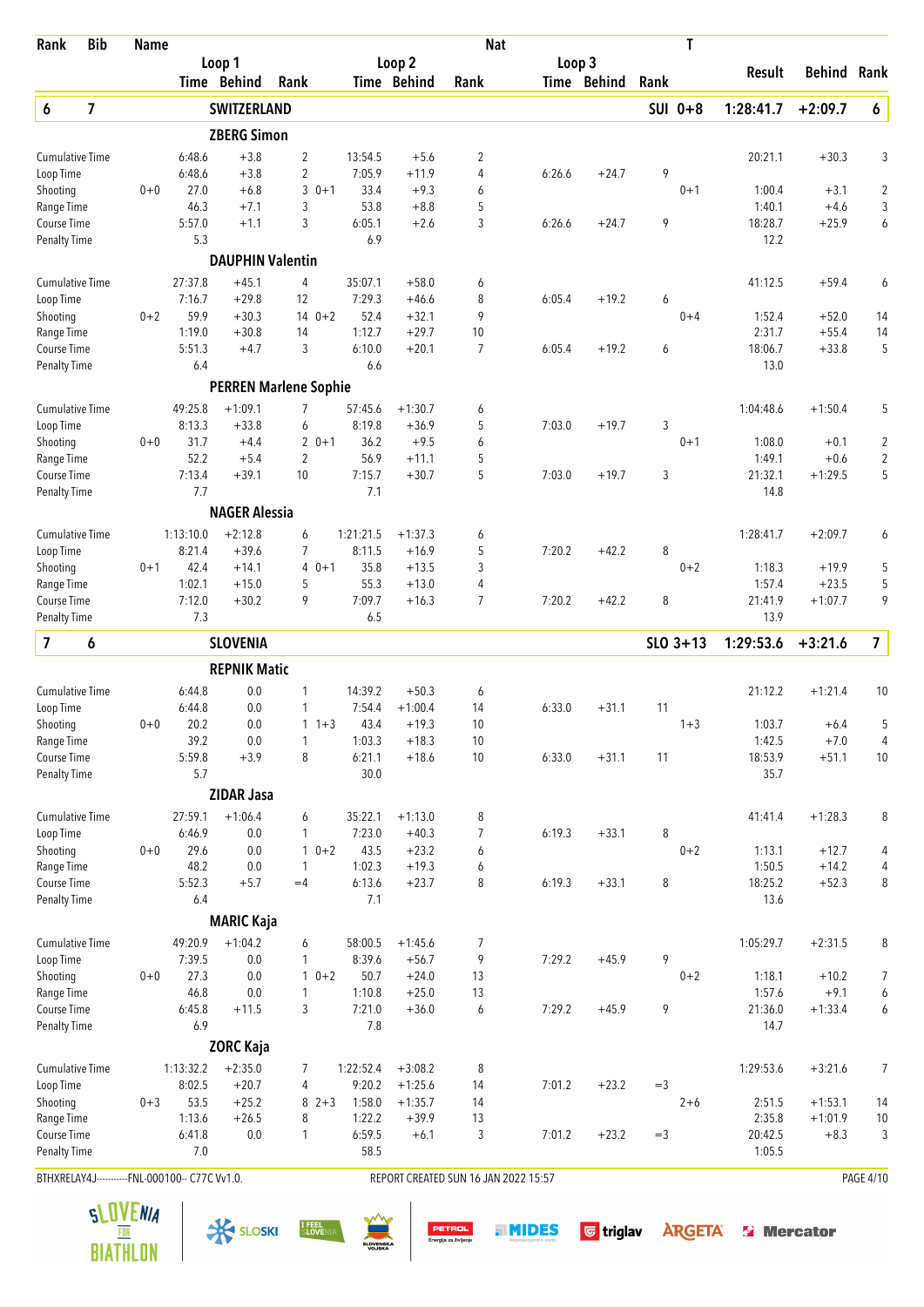| Rank                      | <b>Bib</b> | <b>Name</b>                                    |                |                         |                          |                |                    | <b>Nat</b>                           |        |             |                | T          |                   |                     |                |
|---------------------------|------------|------------------------------------------------|----------------|-------------------------|--------------------------|----------------|--------------------|--------------------------------------|--------|-------------|----------------|------------|-------------------|---------------------|----------------|
|                           |            |                                                |                | Loop 1                  |                          |                | Loop <sub>2</sub>  |                                      | Loop 3 |             |                |            | Result            | <b>Behind Rank</b>  |                |
|                           |            |                                                |                | Time Behind             | Rank                     |                | Time Behind        | Rank                                 |        | Time Behind | Rank           |            |                   |                     |                |
| 8                         | 14         |                                                |                | <b>SLOVAKIA</b>         |                          |                |                    |                                      |        |             |                | SVK 0+7    | 1:30:04.4         | $+3:32.4$           | 8              |
|                           |            |                                                |                | <b>BELICAJ Benjamin</b> |                          |                |                    |                                      |        |             |                |            |                   |                     |                |
| <b>Cumulative Time</b>    |            |                                                | 7:01.5         | $+16.7$                 | 8                        | 14:47.5        | $+58.6$            | 10                                   |        |             |                |            | 21:38.5           | $+1:47.7$           | 13             |
| Loop Time                 |            |                                                | 7:01.5         | $+16.7$                 | 8                        | 7:46.0         | $+52.0$            | 10                                   | 6:51.0 | $+49.1$     | 14             |            |                   |                     |                |
| Shooting                  |            | $0 + 0$                                        | 28.7           | $+8.5$                  | 4<br>$0 + 0$             | 35.0           | $+10.9$            | $\overline{7}$                       |        |             |                | $0 + 0$    | 1:03.8            | $+6.5$              | 6              |
| Range Time<br>Course Time |            |                                                | 49.5<br>6:05.1 | $+10.3$<br>$+9.2$       | 5<br>11                  | 54.2<br>6:44.5 | $+9.2$<br>$+42.0$  | 6<br>13                              | 6:51.0 | $+49.1$     | 14             |            | 1:43.7<br>19:40.6 | $+8.2$<br>$+1:37.8$ | $=$ 5<br>13    |
| <b>Penalty Time</b>       |            |                                                | 6.9            |                         |                          | 7.2            |                    |                                      |        |             |                |            | 14.1              |                     |                |
|                           |            |                                                |                | <b>BORGULA Jakub</b>    |                          |                |                    |                                      |        |             |                |            |                   |                     |                |
| <b>Cumulative Time</b>    |            |                                                | 28:42.0        | $+1:49.3$               | 12                       | 36:03.0        | $+1:53.9$          | 10                                   |        |             |                |            | 42:05.4           | $+1:52.3$           | 9              |
| Loop Time                 |            |                                                | 7:03.5         | $+16.6$                 | 6                        | 7:21.0         | $+38.3$            | 6                                    | 6:02.4 | $+16.2$     | 4              |            |                   |                     |                |
| Shooting                  |            | $0 + 1$                                        | 39.6           | $+10.0$                 | $0 + 3$<br>9             | 52.6           | $+32.3$            | 10                                   |        |             |                | $0 + 4$    | 1:32.3            | $+31.9$             | 8              |
| Range Time                |            |                                                | 57.4           | $+9.2$                  | 8                        | 1:10.0         | $+27.0$            | 9                                    |        |             |                |            | 2:07.4            | $+31.1$             | 7              |
| Course Time               |            |                                                | 5:59.8         | $+13.2$                 | 9                        | 6:05.0         | $+15.1$            | 4                                    | 6:02.4 | $+16.2$     | 4              |            | 18:07.2           | $+34.3$             | 6              |
| <b>Penalty Time</b>       |            |                                                | 6.3            |                         |                          | 6.0            |                    |                                      |        |             |                |            | 12.4              |                     |                |
|                           |            |                                                |                |                         | <b>SKACANOVA Barbara</b> |                |                    |                                      |        |             |                |            |                   |                     |                |
| <b>Cumulative Time</b>    |            |                                                | 50:25.0        | $+2:08.3$               | 9                        | 59:08.3        | $+2:53.4$          | 9                                    |        |             |                |            | 1:06:30.8         | $+3:32.6$           | 9              |
| Loop Time                 |            |                                                | 8:19.6         | $+40.1$                 | 8                        | 8:43.3         | $+1:00.4$          | 10                                   | 7:22.5 | $+39.2$     | 7              |            |                   |                     |                |
| Shooting<br>Range Time    |            | $0 + 1$                                        | 46.1<br>1:06.8 | $+18.8$<br>$+20.0$      | $90+1$<br>9              | 44.4<br>1:04.4 | $+17.7$<br>$+18.6$ | 11<br>11                             |        |             |                | $0 + 2$    | 1:30.5<br>2:11.2  | $+22.6$<br>$+22.7$  | 9<br>9         |
| Course Time               |            |                                                | 7:05.4         | $+31.1$                 | 7                        | 7:31.0         | $+46.0$            | 10                                   | 7:22.5 | $+39.2$     | 7              |            | 21:58.9           | $+1:56.3$           | 8              |
| Penalty Time              |            |                                                | 7.4            |                         |                          | 7.9            |                    |                                      |        |             |                |            | 15.3              |                     |                |
|                           |            |                                                |                | <b>KAPUSTOVA Ema</b>    |                          |                |                    |                                      |        |             |                |            |                   |                     |                |
| <b>Cumulative Time</b>    |            |                                                | 1:14:38.2      | $+3:41.0$               | 8                        | 1:22:41.5      | $+2:57.3$          | 7                                    |        |             |                |            | 1:30:04.4         | $+3:32.4$           | 8              |
| Loop Time                 |            |                                                | 8:07.4         | $+25.6$                 | 5                        | 8:03.3         | $+8.7$             | 3                                    | 7:22.9 | $+44.9$     | 9              |            |                   |                     |                |
| Shooting                  |            | $0 + 1$                                        | 46.6           | $+18.3$                 | $0 + 0$<br>$=6$          | 22.3           | 0.0                | 1                                    |        |             |                | $0 + 1$    | 1:09.0            | $+10.6$             | 3              |
| Range Time                |            |                                                | 1:06.8         | $+19.7$                 | 6                        | 42.3           | 0.0                | 1                                    |        |             |                |            | 1:49.1            | $+15.2$             | 3              |
| Course Time               |            |                                                | 6:53.3<br>7.2  | $+11.5$                 | 6                        | 7:13.4<br>7.6  | $+20.0$            | $=8$                                 | 7:22.9 | $+44.9$     | 9              |            | 21:29.6           | $+55.4$             | $\overline{7}$ |
| Penalty Time              |            |                                                |                |                         |                          |                |                    |                                      |        |             |                |            | 14.8              |                     |                |
| 9                         | 17         |                                                |                | <b>UNITED STATES</b>    |                          |                |                    |                                      |        |             |                | $USA 1+10$ | 1:30:22.4         | $+3:50.4$           | 9              |
|                           |            |                                                |                | <b>BURKHART Nikolas</b> |                          |                |                    |                                      |        |             |                |            |                   |                     |                |
| <b>Cumulative Time</b>    |            |                                                | 7:18.8         | $+34.0$                 | 12                       | 14:39.7        | $+50.8$            | 7                                    |        |             |                |            | 20:59.5           | $+1:08.7$           | 8              |
| Loop Time                 |            |                                                | 7:18.8         | $+34.0$                 | 12                       | 7:20.9         | $+26.9$            | 6                                    | 6:19.8 | $+17.9$     | 6              |            |                   |                     |                |
| Shooting<br>Range Time    |            | $0 + 2$                                        | 53.3<br>1:12.1 | $+33.1$<br>$+32.9$      | $120+2$<br>12            | 46.3<br>1:04.0 | $+22.2$<br>$+19.0$ | 11<br>11                             |        |             |                | $0 + 4$    | 1:39.7<br>2:16.1  | $+42.4$<br>$+40.6$  | 13<br>12       |
| Course Time               |            |                                                | 6:00.9         | $+5.0$                  | 9                        | 6:10.9         | $+8.4$             | 7                                    | 6:19.8 | $+17.9$     | 6              |            | 18:31.6           | $+28.8$             | $\overline{7}$ |
| Penalty Time              |            |                                                | 5.8            |                         |                          | 5.9            |                    |                                      |        |             |                |            | 11.8              |                     |                |
|                           |            |                                                |                | <b>CAMPBELL Wesley</b>  |                          |                |                    |                                      |        |             |                |            |                   |                     |                |
| Cumulative Time           |            |                                                | 28:04.8        | $+1:12.1$               | 7                        | 34:47.5        | $+38.4$            | 4                                    |        |             |                |            | 40:41.3           | $+28.2$             | 3              |
| Loop Time                 |            |                                                | 7:05.3         | $+18.4$                 | 7                        | 6:42.7         | 0.0                | 1                                    | 5:53.8 | $+7.6$      | $\overline{c}$ |            |                   |                     |                |
| Shooting                  |            | $0 + 2$                                        | 40.1           | $+10.5$                 | $100 + 0$                | 20.3           | 0.0                | $\mathbf{1}$                         |        |             |                | $0 + 2$    | 1:00.4            | 0.0                 | 1              |
| Range Time                |            |                                                | 1:00.3         | $+12.1$                 | 10                       | 43.1           | $+0.1$             | $\overline{2}$                       |        |             |                |            | 1:43.4            | $+7.1$              | 3              |
| Course Time               |            |                                                | 5:58.8         | $+12.2$                 | 8                        | 5:51.6         | $+1.7$             | $\overline{2}$                       | 5:53.8 | $+7.6$      | $\overline{2}$ |            | 17:44.2           | $+11.3$             | 3              |
| Penalty Time              |            |                                                | 6.2            |                         |                          | 8.0            |                    |                                      |        |             |                |            | 14.3              |                     |                |
|                           |            |                                                |                | <b>CRAMER Aurora</b>    |                          |                |                    |                                      |        |             |                |            |                   |                     |                |
| Cumulative Time           |            |                                                | 48:57.6        | $+40.9$                 | 4                        | 57:28.4        | $+1:13.5$          | 5                                    |        |             |                |            | 1:04:53.9         | $+1:55.7$           | 6              |
| Loop Time                 |            |                                                | 8:16.3         | $+36.8$                 | 7                        | 8:30.8         | $+47.9$            | 8                                    | 7:25.5 | $+42.2$     | 8              |            |                   |                     |                |
| Shooting                  |            | $0 + 1$                                        | 35.6           | $+8.3$                  | $30+0$                   | 36.0           | $+9.3$             | 5                                    |        |             |                | $0 + 1$    | 1:11.6            | $+3.7$              | 3              |
| Range Time<br>Course Time |            |                                                | 58.4<br>7:10.5 | $+11.6$<br>$+36.2$      | 3<br>9                   | 59.7<br>7:23.8 | $+13.9$<br>$+38.8$ | 7<br>$\overline{7}$                  | 7:25.5 | $+42.2$     | 8              |            | 1:58.1<br>21:59.8 | $+9.6$<br>$+1:57.2$ | 7<br>9         |
| <b>Penalty Time</b>       |            |                                                | 7.4            |                         |                          | 7.2            |                    |                                      |        |             |                |            | 14.6              |                     |                |
|                           |            |                                                |                | <b>BOULEY Cheresa</b>   |                          |                |                    |                                      |        |             |                |            |                   |                     |                |
| <b>Cumulative Time</b>    |            |                                                | 1:14:41.9      | $+3:44.7$               | 9                        | 1:23:16.0      | $+3:31.8$          | 9                                    |        |             |                |            | 1:30:22.4         | $+3:50.4$           | 9              |
| Loop Time                 |            |                                                | 9:48.0         | $+2:06.2$               | 12                       | 8:34.1         | $+39.5$            | 6                                    | 7:06.4 | $+28.4$     | 6              |            |                   |                     |                |
| Shooting                  |            | $1 + 3$                                        | 1:32.0         | $+1:03.7$               | $140++0$                 | 49.7           | $+27.4$            | 11                                   |        |             |                | $1 + 3$    | 2:21.7            | $+1:23.3$           | 13             |
| Range Time                |            |                                                | 1:54.0         | $+1:06.9$               | 14                       | 1:13.2         | $+30.9$            | 11                                   |        |             |                |            | 3:07.2            | $+1:33.3$           | 14             |
| Course Time               |            |                                                | 7:18.5         | $+36.7$                 | 10                       | 7:13.4         | $+20.0$            | $= 8$                                | 7:06.4 | $+28.4$     | 6              |            | 21:38.3           | $+1:04.1$           | 8              |
| <b>Penalty Time</b>       |            |                                                | 35.4           |                         |                          | 7.5            |                    |                                      |        |             |                |            | 43.0              |                     |                |
|                           |            | BTHXRELAY4J-----------FNL-000100-- C77C Vv1.0. |                |                         |                          |                |                    | REPORT CREATED SUN 16 JAN 2022 15:57 |        |             |                |            |                   |                     | PAGE 5/10      |

**BIATHLON** 





**TIMIDES** Gtriglav **ARGETA** & Mercator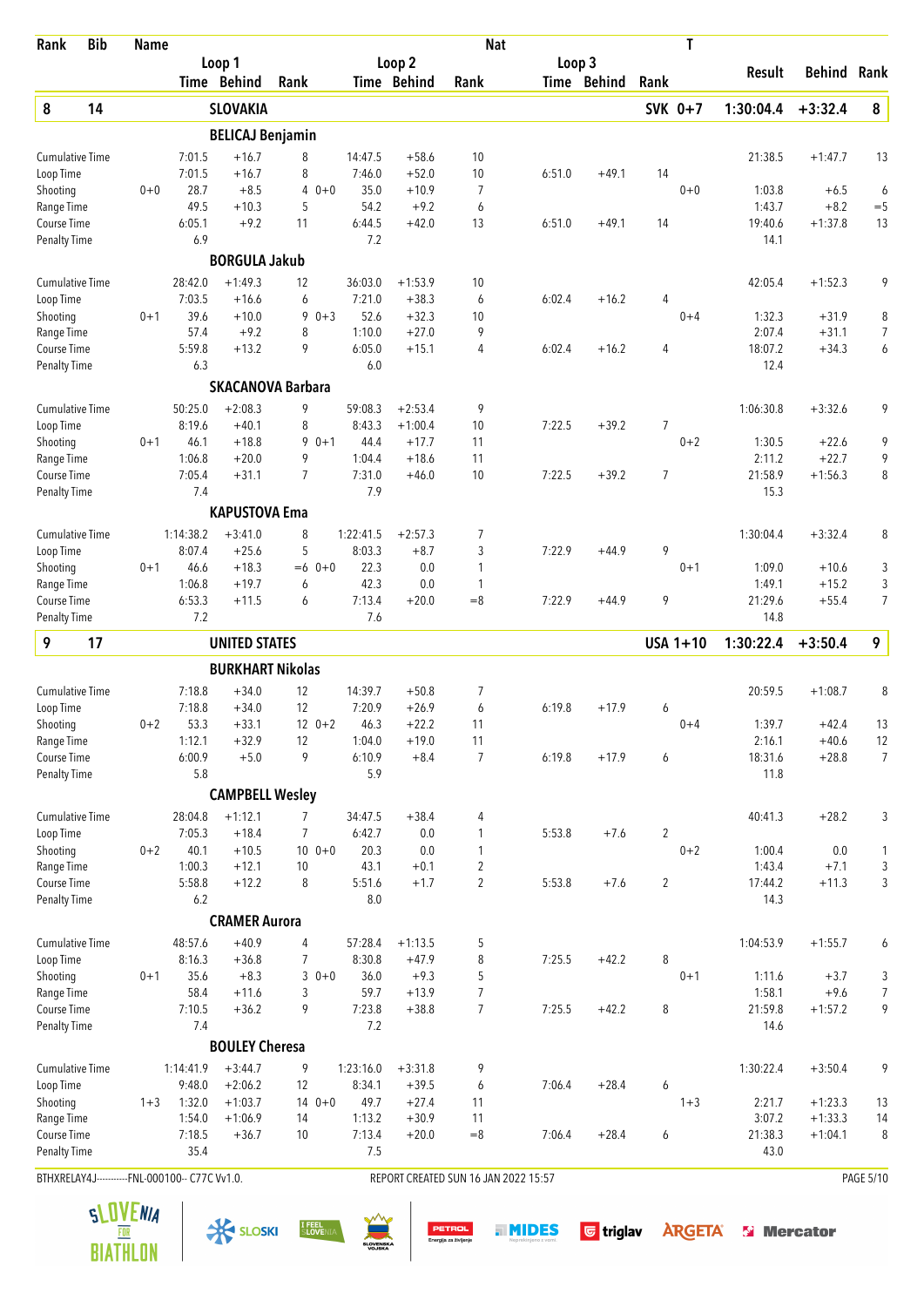| Rank                               | <b>Bib</b>   | <b>Name</b>                   |                   |                          |                            |                     |                        | <b>Nat</b>                           |        |             |      | Τ               |                  |                  |           |
|------------------------------------|--------------|-------------------------------|-------------------|--------------------------|----------------------------|---------------------|------------------------|--------------------------------------|--------|-------------|------|-----------------|------------------|------------------|-----------|
|                                    |              |                               |                   | Loop 1                   |                            |                     | Loop 2                 |                                      | Loop 3 |             |      |                 | <b>Result</b>    | <b>Behind</b>    | Rank      |
|                                    |              |                               |                   | Time Behind              | Rank                       |                     | Time Behind            | Rank                                 |        | Time Behind | Rank |                 |                  |                  |           |
| 10                                 | 4            |                               |                   | <b>UKRAINE</b>           |                            |                     |                        |                                      |        |             |      | <b>UKR 1+12</b> | 1:31:58.5        | $+5:26.5$        | 10        |
|                                    |              |                               |                   |                          | <b>HRUSHCHAK Dmytrii</b>   |                     |                        |                                      |        |             |      |                 |                  |                  |           |
| <b>Cumulative Time</b>             |              |                               | 7:03.6            | $+18.8$                  | 9                          | 14:57.1             | $+1:08.2$              | 13                                   |        |             |      |                 | 21:21.4          | $+1:30.6$        | 11        |
| Loop Time                          |              |                               | 7:03.6            | $+18.8$                  | 9                          | 7:53.5              | $+59.5$                | 13                                   | 6:24.3 | $+22.4$     | 8    |                 |                  |                  |           |
| Shooting                           |              | $0 + 1$                       | 31.0              | $+10.8$                  | 6<br>$1 + 3$               | 47.0                | $+22.9$                | 12                                   |        |             |      | $1 + 4$         | 1:18.0           | $+20.7$          | 8         |
| Range Time                         |              |                               | 49.6              | $+10.4$                  | 6                          | 1:08.7              | $+23.7$                | 14                                   |        |             |      |                 | 1:58.3           | $+22.8$          | 8         |
| Course Time                        |              |                               | 6:06.4            | $+10.5$                  | 13                         | 6:11.8              | $+9.3$                 | 8                                    | 6:24.3 | $+22.4$     | 8    |                 | 18:42.5          | $+39.7$          | 9         |
| Penalty Time                       |              |                               | 7.6               |                          |                            | 32.9                |                        |                                      |        |             |      |                 | 40.5             |                  |           |
|                                    |              |                               |                   | <b>CHYKHAR Vladyslav</b> |                            |                     |                        |                                      |        |             |      |                 |                  |                  |           |
| <b>Cumulative Time</b>             |              |                               | 28:27.1           | $+1:34.4$                | 11                         | 36:04.4             | $+1:55.3$              | 11                                   |        |             |      |                 | 42:33.5          | $+2:20.4$        | 11        |
| Loop Time                          |              |                               | 7:05.7            | $+18.8$                  | 8                          | 7:37.3              | $+54.6$                | 9                                    | 6:29.1 | $+42.9$     | 10   |                 |                  |                  |           |
| Shooting                           |              | $0 + 1$                       | 34.8              | $+5.2$                   | 5<br>$0 + 2$               | 42.3                | $+22.0$                | 4                                    |        |             |      | $0 + 3$         | 1:17.1           | $+16.7$          | 6         |
| Range Time                         |              |                               | 52.6              | $+4.4$                   | 5                          | 59.1                | $+16.1$                | 4                                    |        |             |      |                 | 1:51.7           | $+15.4$          | 5         |
| Course Time<br><b>Penalty Time</b> |              |                               | 6:06.6<br>6.4     | $+20.0$                  | 12                         | 6:31.9<br>6.3       | $+42.0$                | 11                                   | 6:29.1 | $+42.9$     | 10   |                 | 19:07.6<br>12.7  | $+1:34.7$        | 11        |
|                                    |              |                               |                   |                          |                            |                     |                        |                                      |        |             |      |                 |                  |                  |           |
|                                    |              |                               |                   |                          | <b>MOSKALENKO Oksana</b>   |                     |                        |                                      |        |             |      |                 |                  |                  |           |
| <b>Cumulative Time</b>             |              |                               | 50:54.5           | $+2:37.8$                | 10                         | 59:19.7             | $+3:04.8$              | 10                                   |        |             |      |                 | 1:07:01.0        | $+4:02.8$        | 10        |
| Loop Time                          |              |                               | 8:21.0            | $+41.5$                  | 9                          | 8:25.2              | $+42.3$                | 7                                    | 7:41.3 | $+58.0$     | 13   |                 |                  |                  |           |
| Shooting<br>Range Time             |              | $0 + 1$                       | 45.1<br>1:03.5    | $+17.8$<br>$+16.7$       | $70+0$<br>7                | 26.7<br>45.8        | 0.0<br>0.0             | 1<br>$\mathbf{1}$                    |        |             |      | $0 + 1$         | 1:11.9<br>1:49.3 | $+4.0$<br>$+0.8$ | 4<br>3    |
| Course Time                        |              |                               | 7:09.5            | $+35.2$                  | 8                          | 7:31.6              | $+46.6$                | 12                                   | 7:41.3 | $+58.0$     | 13   |                 | 22:22.4          | $+2:19.8$        | 12        |
| <b>Penalty Time</b>                |              |                               | 7.9               |                          |                            | 7.7                 |                        |                                      |        |             |      |                 | 15.7             |                  |           |
|                                    |              |                               |                   | <b>STEBLYNA Liliia</b>   |                            |                     |                        |                                      |        |             |      |                 |                  |                  |           |
| <b>Cumulative Time</b>             |              |                               | 1:15:38.8         | $+4:41.6$                | 10                         | 1:24:19.3           | $+4:35.1$              | 10                                   |        |             |      |                 | 1:31:58.5        | $+5:26.5$        | 10        |
| Loop Time                          |              |                               | 8:37.8            | $+56.0$                  | 9                          | 8:40.5              | $+45.9$                | 7                                    | 7:39.2 | $+1:01.2$   | 10   |                 |                  |                  |           |
| Shooting                           |              | $0 + 3$                       | 1:05.0            | $+36.7$                  | $110+1$                    | 43.8                | $+21.5$                | 9                                    |        |             |      | $0 + 4$         | 1:48.8           | $+50.4$          | 9         |
| Range Time                         |              |                               | 1:24.1            | $+37.0$                  | 11                         | 1:01.2              | $+18.9$                | 8                                    |        |             |      |                 | 2:25.3           | $+51.4$          | 9         |
| Course Time                        |              |                               | 7:06.7            | $+24.9$                  | 8                          | 7:32.1              | $+38.7$                | 10                                   | 7:39.2 | $+1:01.2$   | 10   |                 | 22:18.0          | $+1:43.8$        | 10        |
| Penalty Time                       |              |                               | 6.9               |                          |                            | 7.1                 |                        |                                      |        |             |      |                 | 14.0             |                  |           |
| 11                                 | $\mathbf{2}$ |                               |                   | <b>POLAND</b>            |                            |                     |                        |                                      |        |             |      | POL 0+6         | 1:35:06.1        | $+8:34.1$        | 11        |
|                                    |              |                               |                   | <b>BRZOSKA Kacper</b>    |                            |                     |                        |                                      |        |             |      |                 |                  |                  |           |
| <b>Cumulative Time</b>             |              |                               | 7:06.6            | $+21.8$                  | 11                         | 14:51.6             | $+1:02.7$              | 11                                   |        |             |      |                 | 21:37.1          | $+1:46.3$        | 12        |
| Loop Time                          |              |                               | 7:06.6            | $+21.8$                  | 11                         | 7:45.0              | $+51.0$                | 9                                    | 6:45.5 | $+43.6$     | 13   |                 |                  |                  |           |
| Shooting                           |              | $0+0$                         | 43.4              | $+23.2$                  | $11 0 + 0$                 | 47.4                | $+23.3$                | 13                                   |        |             |      | $0+0$           | 1:30.9           | $+33.6$          | 11        |
| Range Time                         |              |                               | 58.0              | $+18.8$                  | 10                         | 1:07.6              | $+22.6$                | 12                                   |        |             |      |                 | 2:05.6           | $+30.1$          | 11        |
| Course Time                        |              |                               | 6:01.2            | $+5.3$                   | 10                         | 6:30.6              | $+28.1$                | 12                                   | 6:45.5 | $+43.6$     | 13   |                 | 19:17.3          | $+1:14.5$        | 12        |
| <b>Penalty Time</b>                |              |                               | 7.3               |                          |                            | 6.7                 |                        |                                      |        |             |      |                 | 14.1             |                  |           |
|                                    |              |                               |                   | <b>JEDZINIAK Szymon</b>  |                            |                     |                        |                                      |        |             |      |                 |                  |                  |           |
| Cumulative Time                    |              |                               | 28:48.5           | $+1:55.8$                | 13                         | 36:46.8             | $+2:37.7$              | 13                                   |        |             |      |                 | 43:38.6          | $+3:25.5$        | 13        |
| Loop Time                          |              |                               | 7:11.4            | $+24.5$                  | 10                         | 7:58.3              | $+1:15.6$              | 11                                   | 6:51.8 | $+1:05.6$   | 13   |                 |                  |                  |           |
| Shooting                           |              | $0 + 0$                       | 29.7              | $+0.1$                   | $20+1$                     | 46.0                | $+25.7$                | $\overline{7}$                       |        |             |      | $0 + 1$         | 1:15.7           | $+15.3$          | 5         |
| Range Time                         |              |                               | 51.3              | $+3.1$                   | 3                          | 1:06.9              | $+23.9$                | 7                                    |        |             |      |                 | 1:58.2           | $+21.9$          | 6         |
| Course Time<br><b>Penalty Time</b> |              |                               | 6:13.5<br>6.6     | $+26.9$                  | 13                         | 6:44.7<br>6.7       | $+54.8$                | 13                                   | 6:51.8 | $+1:05.6$   | 13   |                 | 19:50.0<br>13.4  | $+2:17.1$        | 13        |
|                                    |              |                               |                   |                          | <b>CELCZYNSKA Wiktoria</b> |                     |                        |                                      |        |             |      |                 |                  |                  |           |
|                                    |              |                               |                   |                          |                            |                     |                        |                                      |        |             |      |                 |                  |                  |           |
| <b>Cumulative Time</b>             |              |                               | 52:19.5<br>8:40.9 | $+4:02.8$<br>$+1:01.4$   | 12<br>11                   | 1:01:04.1<br>8:44.6 | $+4:49.2$<br>$+1:01.7$ | 11<br>11                             | 7:31.9 | $+48.6$     | 11   |                 | 1:08:36.0        | $+5:37.8$        | 11        |
| Loop Time<br>Shooting              |              | $0 + 1$                       | 47.6              | $+20.3$                  | $10 \t 0+1$                | 48.4                | $+21.7$                | 12                                   |        |             |      | $0 + 2$         | 1:36.1           | $+28.2$          | 11        |
| Range Time                         |              |                               | 1:11.5            | $+24.7$                  | 10                         | 1:09.5              | $+23.7$                | 12                                   |        |             |      |                 | 2:21.0           | $+32.5$          | 12        |
| Course Time                        |              |                               | 7:22.2            | $+47.9$                  | 12                         | 7:27.8              | $+42.8$                | 9                                    | 7:31.9 | $+48.6$     | 11   |                 | 22:21.9          | $+2:19.3$        | 11        |
| <b>Penalty Time</b>                |              |                               | 7.1               |                          |                            | 7.3                 |                        |                                      |        |             |      |                 | 14.5             |                  |           |
|                                    |              |                               |                   | <b>ZASADNA Emilia</b>    |                            |                     |                        |                                      |        |             |      |                 |                  |                  |           |
| <b>Cumulative Time</b>             |              |                               | 1:18:24.2         | $+7:27.0$                | 11                         | 1:27:19.6           | $+7:35.4$              | 11                                   |        |             |      |                 | 1:35:06.1        | $+8:34.1$        | 11        |
| Loop Time                          |              |                               | 9:48.2            | $+2:06.4$                | 13                         | 8:55.4              | $+1:00.8$              | 9                                    | 7:46.5 | $+1:08.5$   | 11   |                 |                  |                  |           |
| Shooting                           |              | $0 + 3$                       | 1:24.8            | $+56.5$                  | $130+0$                    | 43.0                | $+20.7$                | 8                                    |        |             |      | $0 + 3$         | 2:07.8           | $+1:09.4$        | 11        |
| Range Time                         |              |                               | 1:48.1            | $+1:01.0$                | 13                         | 1:00.3              | $+18.0$                | 6                                    |        |             |      |                 | 2:48.4           | $+1:14.5$        | 11        |
| Course Time                        |              |                               | 7:52.0            | $+1:10.2$                | 13                         | 7:47.3              | $+53.9$                | 13                                   | 7:46.5 | $+1:08.5$   | 11   |                 | 23:25.8          | $+2:51.6$        | 12        |
| <b>Penalty Time</b>                |              |                               | 8.0               |                          |                            | 7.8                 |                        |                                      |        |             |      |                 | 15.8             |                  |           |
| BTHXRELAY4J                        |              | --- FNL-000100 -- C77C Vv1.0. |                   |                          |                            |                     |                        | REPORT CREATED SUN 16 JAN 2022 15:57 |        |             |      |                 |                  |                  | PAGE 6/10 |

**BIATHLON** 





**TIMIDES** Gtriglav **ARGETA** & Mercator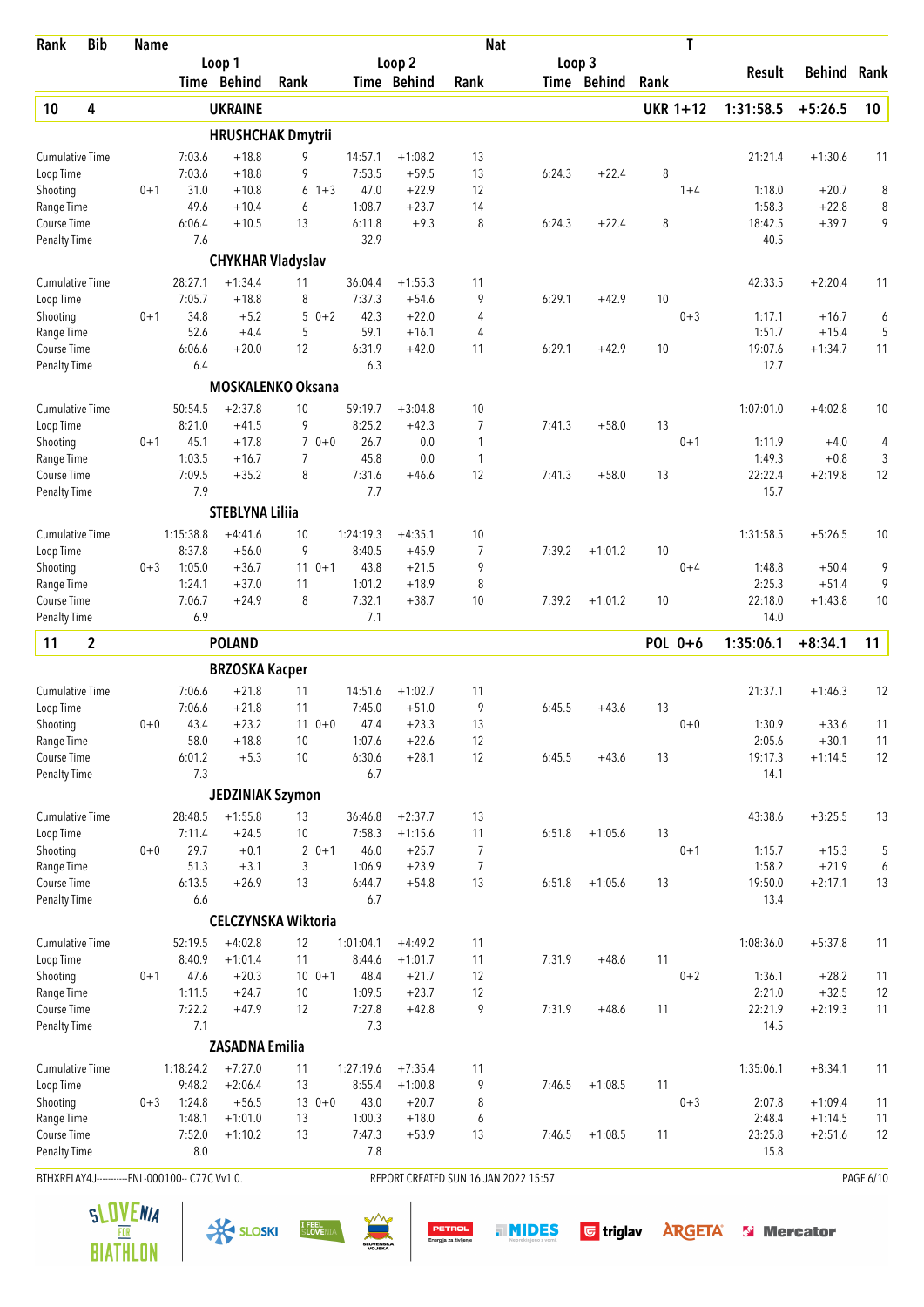| Rank                                | <b>Bib</b> | Name                                           |                   |                            |                |             |                     |                        | <b>Nat</b>                           |        |             |      | T        |                 |                   |                |
|-------------------------------------|------------|------------------------------------------------|-------------------|----------------------------|----------------|-------------|---------------------|------------------------|--------------------------------------|--------|-------------|------|----------|-----------------|-------------------|----------------|
|                                     |            |                                                |                   | Loop 1                     |                |             |                     | Loop <sub>2</sub>      |                                      | Loop 3 |             |      |          | <b>Result</b>   | Behind            | Rank           |
|                                     |            |                                                |                   | Time Behind                | Rank           |             |                     | Time Behind            | Rank                                 |        | Time Behind | Rank |          |                 |                   |                |
| 12                                  | 11         |                                                |                   | <b>ROMANIA</b>             |                |             |                     |                        |                                      |        |             |      | ROU 3+14 | 1:35:50.5       | $+9:18.5$         | 12             |
|                                     |            |                                                |                   | <b>GRUMEZA Robert</b>      |                |             |                     |                        |                                      |        |             |      |          |                 |                   |                |
| <b>Cumulative Time</b>              |            |                                                | 6:54.3            | $+9.5$                     | 4              |             | 14:18.0             | $+29.1$                | 5                                    |        |             |      |          | 20:49.8         | $+59.0$           | 5              |
| Loop Time                           |            |                                                | 6:54.3            | $+9.5$                     | 4              |             | 7:23.7              | $+29.7$                | 7                                    | 6:31.8 | $+29.9$     | 10   |          |                 |                   |                |
| Shooting                            |            | $0 + 0$                                        | 25.2              | $+5.0$                     | $\overline{2}$ | $0 + 1$     | 37.2                | $+13.1$                | 9                                    |        |             |      | $0 + 1$  | 1:02.4          | $+5.1$            | 3              |
| Range Time                          |            |                                                | 42.8<br>6:05.3    | $+3.6$<br>$+9.4$           | $\overline{2}$ |             | 56.8<br>6:19.9      | $+11.8$                | $\overline{7}$<br>9                  |        |             |      |          | 1:39.6          | $+4.1$<br>$+54.2$ | $\overline{2}$ |
| <b>Course Time</b><br>Penalty Time  |            |                                                | 6.2               |                            | 12             |             | 7.0                 | $+17.4$                |                                      | 6:31.8 | $+29.9$     | 10   |          | 18:57.0<br>13.2 |                   | 11             |
|                                     |            |                                                |                   | <b>FOLEA Marian</b>        |                |             |                     |                        |                                      |        |             |      |          |                 |                   |                |
| <b>Cumulative Time</b>              |            |                                                | 28:09.2           | $+1:16.5$                  | 9              |             | 36:36.9             | $+2:27.8$              | 12                                   |        |             |      |          | 43:20.7         | $+3:07.6$         | 12             |
| Loop Time                           |            |                                                | 7:19.4            | $+32.5$                    | 13             |             | 8:27.7              | $+1:45.0$              | 13                                   | 6:43.8 | $+57.6$     | 12   |          |                 |                   |                |
| Shooting                            |            | $0 + 2$                                        | 49.8              | $+20.2$                    | 11             | $1 + 3$     | 53.5                | $+33.2$                | 11                                   |        |             |      | $1 + 5$  | 1:43.4          | $+43.0$           | 13             |
| Range Time                          |            |                                                | 1:10.2            | $+22.0$                    | 12             |             | 1:16.4              | $+33.4$                | 13                                   |        |             |      |          | 2:26.6          | $+50.3$           | 13             |
| Course Time                         |            |                                                | 6:02.3            | $+15.7$                    | 11             |             | 6:37.5              | $+47.6$                | 12                                   | 6:43.8 | $+57.6$     | 12   |          | 19:23.6         | $+1:50.7$         | 12             |
| <b>Penalty Time</b>                 |            |                                                | 6.8               |                            |                |             | 33.8                |                        |                                      |        |             |      |          | 40.6            |                   |                |
|                                     |            |                                                |                   | <b>PUSCARIU Dorina</b>     |                |             |                     |                        |                                      |        |             |      |          |                 |                   |                |
| <b>Cumulative Time</b>              |            |                                                | 52:37.8           | $+4:21.1$                  | 13             |             | 1:01:26.7           | $+5:11.8$              | 13                                   |        |             |      |          | 1:09:07.4       | $+6:09.2$         | 12             |
| Loop Time                           |            |                                                | 9:17.1            | $+1:37.6$                  | 13             |             | 8:48.9              | $+1:06.0$              | 12                                   | 7:40.7 | $+57.4$     | 12   |          |                 |                   |                |
| Shooting                            |            | $0 + 3$                                        | 1:13.7            | $+46.4$                    |                | $15 \t 0+1$ | 41.1                | $+14.4$                | 9                                    |        |             |      | $0 + 4$  | 1:54.8          | $+46.9$           | 13             |
| Range Time                          |            |                                                | 1:35.6            | $+48.8$                    | 14             |             | 1:04.2              | $+18.4$                | 10                                   |        |             |      |          | 2:39.8          | $+51.3$           | 13             |
| Course Time                         |            |                                                | 7:34.8            | $+1:00.5$                  | 13             |             | 7:38.0              | $+53.0$                | 13                                   | 7:40.7 | $+57.4$     | 12   |          | 22:53.5         | $+2:50.9$         | 13             |
| Penalty Time                        |            |                                                | 6.6               |                            |                |             | 6.7                 |                        |                                      |        |             |      |          | 13.4            |                   |                |
|                                     |            |                                                |                   | <b>RIMBEU Adelina</b>      |                |             |                     |                        |                                      |        |             |      |          |                 |                   |                |
| <b>Cumulative Time</b>              |            |                                                | 1:19:16.6         | $+8:19.4$                  | 13             |             | 1:28:01.5           | $+8:17.3$              | 13                                   |        |             |      |          | 1:35:50.5       | $+9:18.5$         | 12             |
| Loop Time<br>Shooting               |            | $2 + 3$                                        | 10:09.2<br>1:22.9 | $+2:27.4$<br>$+54.6$       | 14             | $12 \t 0+1$ | 8:44.9<br>41.7      | $+50.3$<br>$+19.4$     | 8<br>7                               | 7:49.0 | $+1:11.0$   | 12   | $2 + 4$  | 2:04.7          | $+1:06.3$         | 10             |
| Range Time                          |            |                                                | 1:45.2            | $+58.1$                    | 12             |             | 1:04.8              | $+22.5$                | 9                                    |        |             |      |          | 2:50.0          | $+1:16.1$         | 12             |
| <b>Course Time</b>                  |            |                                                | 7:19.5            | $+37.7$                    | 11             |             | 7:33.1              | $+39.7$                | 11                                   | 7:49.0 | $+1:11.0$   | 12   |          | 22:41.6         | $+2:07.4$         | 11             |
| Penalty Time                        |            |                                                | 1:04.4            |                            |                |             | 6.9                 |                        |                                      |        |             |      |          | 1:11.4          |                   |                |
| 13                                  | 8          |                                                |                   | <b>ESTONIA</b>             |                |             |                     |                        |                                      |        |             |      | EST 0+10 | 1:36:16.7       | $+9:44.7$         | 13             |
|                                     |            |                                                |                   | <b>PALM Tuudor</b>         |                |             |                     |                        |                                      |        |             |      |          |                 |                   |                |
| <b>Cumulative Time</b>              |            |                                                | 7:32.0            | $+47.2$                    | 13             |             | 14:52.8             | $+1:03.9$              | 12                                   |        |             |      |          | 21:11.0         | $+1:20.2$         | 9              |
| Loop Time                           |            |                                                | 7:32.0            | $+47.2$                    | 13             |             | 7:20.8              | $+26.8$                | 5                                    | 6:18.2 | $+16.3$     | 5    |          |                 |                   |                |
| Shooting                            |            | $0 + 3$                                        | 1:06.4            | $+46.2$                    |                | $140+1$     | 31.6                | $+7.5$                 | 4                                    |        |             |      | $0 + 4$  | 1:38.0          | $+40.7$           | 12             |
| Range Time                          |            |                                                | 1:26.4            | $+47.2$                    | 14             |             | 52.2                | $+7.2$                 | 4                                    |        |             |      |          | 2:18.6          | $+43.1$           | 13             |
| Course Time                         |            |                                                | 5:58.8            | $+2.9$                     | 6              |             | 6:21.7              | $+19.2$                | 11                                   | 6:18.2 | $+16.3$     | 5    |          | 18:38.7         | $+35.9$           | 8              |
| Penalty Time                        |            |                                                | 6.8               |                            |                |             | 6.8                 |                        |                                      |        |             |      |          | 13.7            |                   |                |
|                                     |            |                                                |                   | <b>VSIVTSEV Ivar</b>       |                |             |                     |                        |                                      |        |             |      |          |                 |                   |                |
| <b>Cumulative Time</b>              |            |                                                | 28:11.6           | $+1:18.9$                  | 10             |             | 36:00.0             | $+1:50.9$              | 9                                    |        |             |      |          | 42:33.1         | $+2:20.0$         | 10             |
| Loop Time                           |            |                                                | 7:00.6            | $+13.7$                    | 4              |             | 7:48.4              | $+1:05.7$              | 10                                   | 6:33.1 | $+46.9$     | 11   |          |                 |                   |                |
| Shooting                            |            | $0 + 1$                                        | 39.5              | $+9.9$                     |                | $80+2$      | 56.0                | $+35.7$                | 12                                   |        |             |      | $0 + 3$  | 1:35.5          | $+35.1$           | 9              |
| Range Time                          |            |                                                | 58.7              | $+10.5$                    | 9              |             | 1:16.2              | $+33.2$                | 12                                   |        |             |      |          | 2:14.9          | $+38.6$           | 9              |
| Course Time<br><b>Penalty Time</b>  |            |                                                | 5:55.6<br>6.2     | $+9.0$                     | $\overline{7}$ |             | 6:25.9<br>6.2       | $+36.0$                | 10                                   | 6:33.1 | $+46.9$     | 11   |          | 18:54.6<br>12.5 | $+1:21.7$         | 10             |
|                                     |            |                                                |                   | <b>KARSNA Mirtel</b>       |                |             |                     |                        |                                      |        |             |      |          |                 |                   |                |
|                                     |            |                                                |                   |                            |                |             |                     |                        |                                      |        |             |      |          |                 |                   |                |
| <b>Cumulative Time</b><br>Loop Time |            |                                                | 51:32.0<br>8:58.9 | $+3:15.3$<br>$+1:19.4$     | 11<br>12       |             | 1:01:12.1<br>9:40.1 | $+4:57.2$<br>$+1:57.2$ | 12<br>14                             | 8:39.6 | $+1:56.3$   | 14   |          | 1:09:51.7       | $+6:53.5$         | 13             |
| Shooting                            |            | $0 + 0$                                        | 38.8              | $+11.5$                    |                | $50+1$      | 44.2                | $+17.5$                | 10                                   |        |             |      | $0 + 1$  | 1:23.1          | $+15.2$           | 8              |
| Range Time                          |            |                                                | 59.9              | $+13.1$                    | 5              |             | 1:04.0              | $+18.2$                | 9                                    |        |             |      |          | 2:03.9          | $+15.4$           | 8              |
| Course Time                         |            |                                                | 7:51.2            | $+1:16.9$                  | 14             |             | 8:28.2              | $+1:43.2$              | 15                                   | 8:39.6 | $+1:56.3$   | 14   |          | 24:59.0         | $+4:56.4$         | 14             |
| <b>Penalty Time</b>                 |            |                                                | 7.7               |                            |                |             | 7.9                 |                        |                                      |        |             |      |          | 15.7            |                   |                |
|                                     |            |                                                |                   | <b>KONOPLJOVA Violetta</b> |                |             |                     |                        |                                      |        |             |      |          |                 |                   |                |
| <b>Cumulative Time</b>              |            |                                                | 1:18:44.8         | $+7:47.6$                  | 12             |             | 1:27:58.0           | $+8:13.8$              | 12                                   |        |             |      |          | 1:36:16.7       | $+9:44.7$         | 13             |
| Loop Time                           |            |                                                | 8:53.1            | $+1:11.3$                  | $=10$          |             | 9:13.2              | $+1:18.6$              | 13                                   | 8:18.7 | $+1:40.7$   | 13   |          |                 |                   |                |
| Shooting                            |            | $0 + 0$                                        | 29.6              | $+1.3$                     |                | $20+2$      | 40.6                | $+18.3$                | 6                                    |        |             |      | $0 + 2$  | 1:10.2          | $+11.8$           | 4              |
| Range Time                          |            |                                                | 51.3              | $+4.2$                     | 3              |             | 1:00.8              | $+18.5$                | 7                                    |        |             |      |          | 1:52.1          | $+18.2$           | 4              |
| Course Time                         |            |                                                | 7:54.2            | $+1:12.4$                  | 14             |             | 8:04.5              | $+1:11.1$              | 14                                   | 8:18.7 | $+1:40.7$   | 13   |          | 24:17.4         | $+3:43.2$         | 14             |
| Penalty Time                        |            |                                                | 7.6               |                            |                |             | 7.8                 |                        |                                      |        |             |      |          | 15.5            |                   |                |
|                                     |            | BTHXRELAY4J-----------FNL-000100-- C77C Vv1.0. |                   |                            |                |             |                     |                        | REPORT CREATED SUN 16 JAN 2022 15:57 |        |             |      |          |                 |                   | PAGE 7/10      |

 $\frac{1}{\sqrt{2}}$  SLOSKI SLOSKI SLOVENIA SUN DETROL SUNDES G triglav ARGETA SI Mercator



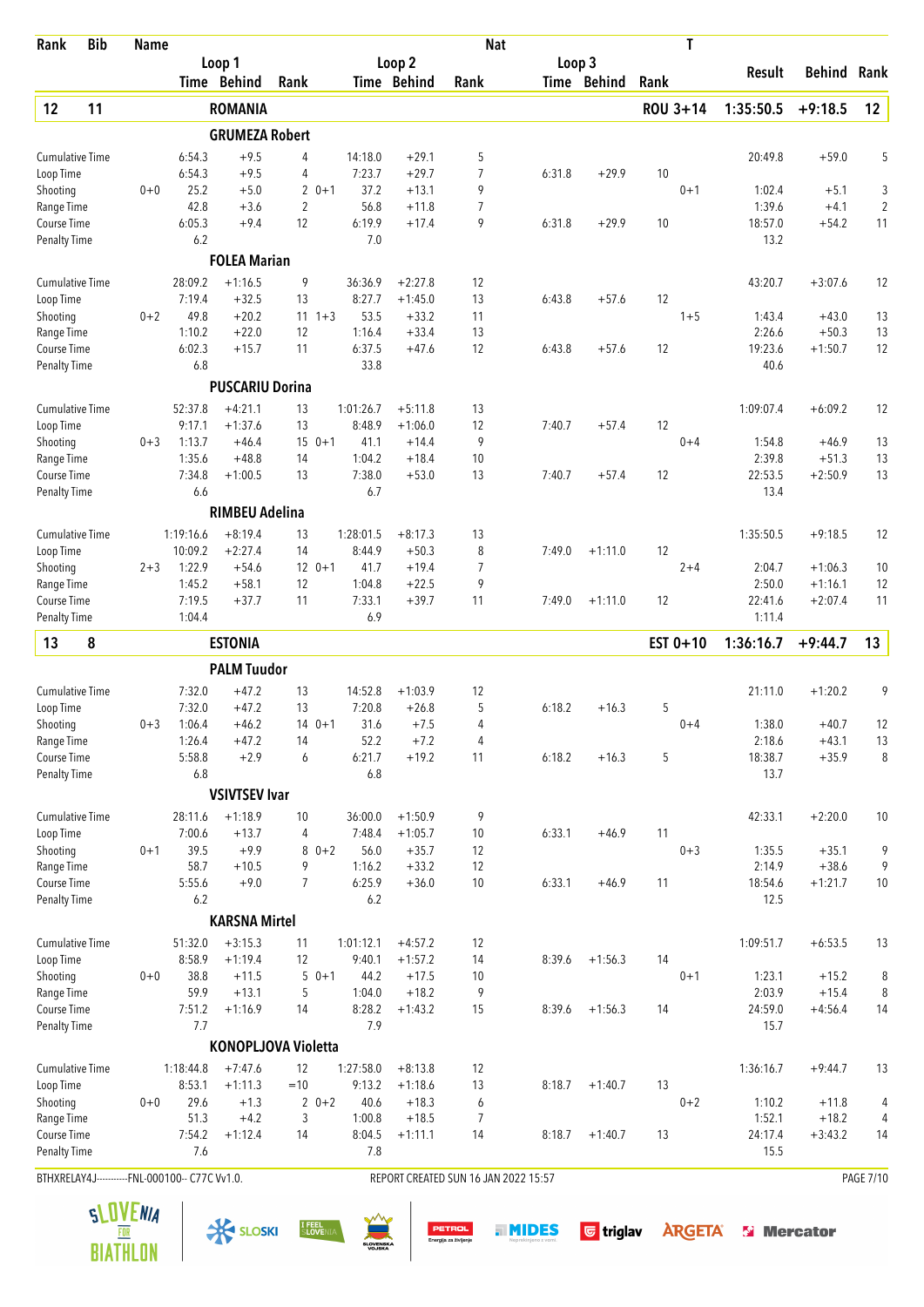| Rank                               | <b>Bib</b> | <b>Name</b>     |                                                |                           |                               |                            |                       |                                        | <b>Nat</b>                           |             |            | T               |                      |                    |                  |
|------------------------------------|------------|-----------------|------------------------------------------------|---------------------------|-------------------------------|----------------------------|-----------------------|----------------------------------------|--------------------------------------|-------------|------------|-----------------|----------------------|--------------------|------------------|
|                                    |            |                 |                                                | Loop 1<br>Time Behind     | Rank                          |                            | Loop 2<br>Time Behind | Rank                                   | Loop 3                               | Time Behind | Rank       |                 | Result               | Behind             | Rank             |
| 14                                 | 12         |                 |                                                | <b>BULGARIA</b>           |                               |                            |                       |                                        |                                      |             |            | <b>BUL 8+15</b> | $1:41:53.5 +15:21.5$ |                    | 14               |
|                                    |            |                 |                                                | <b>VASILEV Konstantin</b> |                               |                            |                       |                                        |                                      |             |            |                 |                      |                    |                  |
| <b>Cumulative Time</b>             |            |                 | 9:57.6                                         | $+3:12.8$                 | 17                            | 17:51.0                    | $+4:02.1$             | 15                                     |                                      |             |            |                 | 24:36.3              | $+4:45.5$          | 15               |
| Loop Time                          |            |                 | 9:57.6                                         | $+3:12.8$                 | 17                            | 7:53.4                     | $+59.4$               | 12                                     | 6:45.3                               | $+43.4$     | 12         |                 |                      |                    |                  |
| Shooting                           |            | $4 + 3$         | 1:19.8                                         | $+59.6$                   | $170+1$                       | 32.3                       | $+8.2$                | 5                                      |                                      |             |            | $4 + 4$         | 1:52.1               | $+54.8$            | 16               |
| Range Time                         |            |                 | 1:40.1                                         | $+1:00.9$                 | 17                            | 58.8                       | $+13.8$               | 8                                      |                                      |             |            |                 | 2:38.9               | $+1:03.4$          | 16               |
| Course Time<br><b>Penalty Time</b> |            |                 | 6:25.2<br>1:52.3                               | $+29.3$                   | 14                            | 6:48.0<br>6.6              | $+45.5$               | 14                                     | 6:45.3                               | $+43.4$     | 12         |                 | 19:58.5<br>1:58.9    | $+1:55.7$          | 14               |
|                                    |            |                 |                                                | <b>ATANASOV Krasimir</b>  |                               |                            |                       |                                        |                                      |             |            |                 |                      |                    |                  |
| <b>Cumulative Time</b>             |            |                 | 32:28.9                                        | $+5:36.2$                 | 15                            | 42:26.0                    | $+8:16.9$             | 15                                     |                                      |             |            |                 | 49:20.4              | $+9:07.3$          | 15               |
| Loop Time                          |            |                 | 7:52.6                                         | $+1:05.7$                 | 15                            | 9:57.1                     | $+3:14.4$             | 15                                     | 6:54.4                               | $+1:08.2$   | 14         |                 |                      |                    |                  |
| Shooting                           |            | $0 + 1$         | 1:00.5                                         | $+30.9$                   | $15 \t3+3$                    | 1:03.6                     | $+43.3$               | 14                                     |                                      |             |            | $3 + 4$         | 2:04.1               | $+1:03.7$          | 15               |
| Range Time                         |            |                 | 1:24.3                                         | $+36.1$                   | 15                            | 1:29.3                     | $+46.3$               | 15                                     |                                      |             |            |                 | 2:53.6               | $+1:17.3$          | 15               |
| Course Time<br><b>Penalty Time</b> |            |                 | 6:20.5<br>7.7                                  | $+33.9$                   | 14                            | 6:56.4<br>1:31.3           | $+1:06.5$             | 15                                     | 6:54.4                               | $+1:08.2$   | 14         |                 | 20:11.3<br>1:39.1    | $+2:38.4$          | 14               |
|                                    |            |                 |                                                | YOLOVA Stefani            |                               |                            |                       |                                        |                                      |             |            |                 |                      |                    |                  |
| <b>Cumulative Time</b>             |            |                 | 58:51.6                                        | $+10:34.9$                | 15                            | 1:07:58.9                  | $+11:44.0$            | 14                                     |                                      |             |            |                 | 1:15:29.1            | $+12:30.9$         | 14               |
| Loop Time                          |            |                 | 9:31.2                                         | $+1:51.7$                 | 14                            | 9:07.3                     | $+1:24.4$             | 13                                     | 7:30.2                               | $+46.9$     | 10         |                 |                      |                    |                  |
| Shooting                           |            | $1 + 3$         | 1:17.2                                         | $+49.9$                   | $16 \t 0+2$                   | 1:04.1                     | $+37.4$               | 14                                     |                                      |             |            | $1 + 5$         | 2:21.3               | $+1:13.4$          | 14               |
| Range Time                         |            |                 | 1:41.0                                         | $+54.2$                   | 16                            | 1:28.7                     | $+42.9$               | 14                                     |                                      |             |            |                 | 3:09.7               | $+1:21.2$          | 14               |
| Course Time                        |            |                 | 7:16.0                                         | $+41.7$                   | 11                            | 7:31.5                     | $+46.5$               | 11                                     | 7:30.2                               | $+46.9$     | 10         |                 | 22:17.7              | $+2:15.1$          | 10               |
| <b>Penalty Time</b>                |            |                 | 34.2                                           |                           |                               | 7.1                        |                       |                                        |                                      |             |            |                 | 41.3                 |                    |                  |
|                                    |            |                 |                                                | RADKOVSKA Lora            |                               |                            |                       |                                        |                                      |             |            |                 |                      |                    |                  |
| <b>Cumulative Time</b>             |            |                 |                                                | $1:24:22.2$ +13:25.0      | 14                            | 1:33:24.5                  | $+13:40.3$            | 14                                     |                                      |             |            |                 | 1:41:53.5            | $+15:21.5$         | 14               |
| Loop Time                          |            |                 | 8:53.1                                         | $+1:11.3$                 | $=10$                         | 9:02.3                     | $+1:07.7$             | 12                                     | 8:29.0                               | $+1:51.0$   | 14         |                 |                      |                    |                  |
| Shooting<br>Range Time             |            | $0 + 1$         | 46.6<br>1:10.3                                 | $+18.3$<br>$+23.2$        | $=6$ 0+1<br>7                 | 44.0<br>1:08.6             | $+21.7$<br>$+26.3$    | 10<br>10                               |                                      |             |            | $0 + 2$         | 1:30.6<br>2:18.9     | $+32.2$<br>$+45.0$ | 6<br>8           |
| Course Time                        |            |                 | 7:35.7                                         | $+53.9$                   | 12                            | 7:45.4                     | $+52.0$               | 12                                     | 8:29.0                               | $+1:51.0$   | 14         |                 | 23:50.1              | $+3:15.9$          | 13               |
| <b>Penalty Time</b>                |            |                 | 7.1                                            |                           |                               | 8.2                        |                       |                                        |                                      |             |            |                 | 15.3                 |                    |                  |
| 15                                 | 16         |                 |                                                |                           | <b>BOSNIA AND HERZEGOVINA</b> |                            |                       |                                        |                                      |             | <b>BIH</b> |                 | LAP                  |                    | 15               |
|                                    |            |                 |                                                | <b>BILINAC Nikola</b>     |                               |                            |                       |                                        |                                      |             |            |                 |                      |                    |                  |
| <b>Cumulative Time</b>             |            |                 | 8:22.7                                         | $+1:37.9$                 | 14                            | 17:03.7                    | $+3:14.8$             | 14                                     |                                      |             |            |                 | 24:10.8              | $+4:20.0$          | 14               |
| Loop Time                          |            |                 | 8:22.7                                         | $+1:37.9$                 | 14                            | 8:41.0                     | $+1:47.0$             | 15                                     | 7:07.1                               | $+1:05.2$   | 15         |                 |                      |                    |                  |
| Shooting                           |            | 0+1             | 59.9                                           | $+39.7$                   | $130+0$                       | 49.1                       | $+25.0$               | 15                                     |                                      |             |            | $0 + 1$         | 1:49.0               | $+51.7$            | 15               |
| Range Time                         |            |                 | 1:22.9                                         | $+43.7$                   | 13                            | 1:09.7                     | $+24.7$               | 15                                     |                                      |             |            |                 | 2:32.6               | $+57.1$            | 14               |
| Course Time                        |            |                 | 6:52.9                                         | $+57.0$                   | 15                            | 7:24.4                     | $+1:21.9$             | 15                                     | 7:07.1                               | $+1:05.2$   | 15         |                 | 21:24.4              | $+3:21.6$          | 15               |
| <b>Penalty Time</b>                |            |                 | 6.9                                            | <b>LALOVIC Uros</b>       |                               | 6.9                        |                       |                                        |                                      |             |            |                 | 13.8                 |                    |                  |
|                                    |            |                 |                                                |                           |                               |                            |                       |                                        |                                      |             |            |                 |                      |                    |                  |
| <b>Cumulative Time</b>             |            |                 | 31:37.4                                        | $+4:44.7$                 | 14                            | 40:53.3                    | $+6:44.2$             | 14                                     |                                      |             |            |                 | 47:57.1              | $+7:44.0$          | 14               |
| Loop Time<br>Shooting              |            | $0 + 0$         | 7:26.6<br>32.4                                 | $+39.7$<br>$+2.8$         | 14<br>$3 \t2+3$               | 9:15.9<br>1:06.7           | $+2:33.2$<br>$+46.4$  | 14<br>15                               | 7:03.8                               | $+1:17.6$   | 15         | $2 + 3$         | 1:39.1               | $+38.7$            | 10               |
| Range Time                         |            |                 | 52.4                                           | $+4.2$                    | 4                             | 1:27.1                     | $+44.1$               | 14                                     |                                      |             |            |                 | 2:19.5               | $+43.2$            | 12               |
| Course Time                        |            |                 | 6:28.0                                         | $+41.4$                   | 15                            | 6:51.5                     | $+1:01.6$             | 14                                     | 7:03.8                               | $+1:17.6$   | 15         |                 | 20:23.3              | $+2:50.4$          | 15               |
| Penalty Time                       |            |                 | 6.1                                            |                           |                               | 57.2                       |                       |                                        |                                      |             |            |                 | 1:03.4               |                    |                  |
|                                    |            |                 |                                                | <b>PLAKALOVIC Sara</b>    |                               |                            |                       |                                        |                                      |             |            |                 |                      |                    |                  |
| <b>Cumulative Time</b>             |            |                 | 58:07.7                                        | $+9:51.0$                 | 14                            |                            | $1:10:23.6$ +14:08.7  | 15                                     |                                      |             |            |                 | 1:19:23.6            | $+16:25.4$         | 15               |
| Loop Time                          |            |                 | 10:10.6                                        | $+2:31.1$                 | 15                            | 12:15.9                    | $+4:33.0$             | 15                                     | 9:00.0                               | $+2:16.7$   | 15         |                 |                      |                    |                  |
| Shooting                           |            | $0 + 1$         | 1:17.6                                         | $+50.3$                   | $17 \t3+3$                    | 1:40.7                     | $+1:14.0$             | 15                                     |                                      |             |            | $3 + 4$         | 2:58.4               | $+1:50.5$          | 15               |
| Range Time                         |            |                 | 1:41.5                                         | $+54.7$                   | 17                            | 2:04.9                     | $+1:19.1$             | 15                                     |                                      |             |            |                 | 3:46.4               | $+1:57.9$          | 15               |
| Course Time                        |            |                 | 8:20.7<br>8.3                                  | $+1:46.4$                 | 15                            | 8:26.6<br>1:44.4           | $+1:41.6$             | 14                                     | 9:00.0                               | $+2:16.7$   | 15         |                 | 25:47.3<br>1:52.8    | $+5:44.7$          | 15               |
| <b>Penalty Time</b>                |            |                 |                                                |                           |                               |                            |                       |                                        |                                      |             |            |                 |                      |                    |                  |
| <b>Cumulative Time</b>             |            |                 |                                                |                           | <b>VOJINOVIC Anastasija</b>   |                            |                       |                                        |                                      |             |            |                 |                      |                    |                  |
| Loop Time                          |            |                 |                                                |                           |                               |                            |                       |                                        |                                      |             |            |                 |                      |                    |                  |
| Shooting                           |            |                 |                                                |                           | 15                            |                            |                       | 15                                     |                                      |             |            |                 |                      |                    | 15               |
| Range Time                         |            |                 |                                                |                           |                               |                            |                       |                                        |                                      |             |            |                 |                      |                    |                  |
| Course Time                        |            |                 |                                                |                           |                               |                            |                       |                                        |                                      |             |            |                 |                      |                    |                  |
| Penalty Time                       |            |                 |                                                |                           |                               |                            |                       |                                        |                                      |             |            |                 |                      |                    |                  |
|                                    |            |                 | BTHXRELAY4J-----------FNL-000100-- C77C Vv1.0. |                           |                               |                            |                       |                                        | REPORT CREATED SUN 16 JAN 2022 15:57 |             |            |                 |                      |                    | <b>PAGE 8/10</b> |
|                                    |            | <b>SLOVENIA</b> |                                                |                           |                               |                            |                       |                                        |                                      |             |            |                 |                      |                    |                  |
|                                    |            | FOR             |                                                | <b>X SLOSKI</b>           | I FEEL<br>SLOVENIA            |                            |                       | <b>PETROL</b><br>Energija za življenje | <b>HINDES</b>                        | G triglav   |            | <b>ARGETA®</b>  |                      | <b>Si</b> Mercator |                  |
|                                    |            | <b>BIATHLON</b> |                                                |                           |                               | <b>SLOVENSKA</b><br>VOJSKA |                       |                                        |                                      |             |            |                 |                      |                    |                  |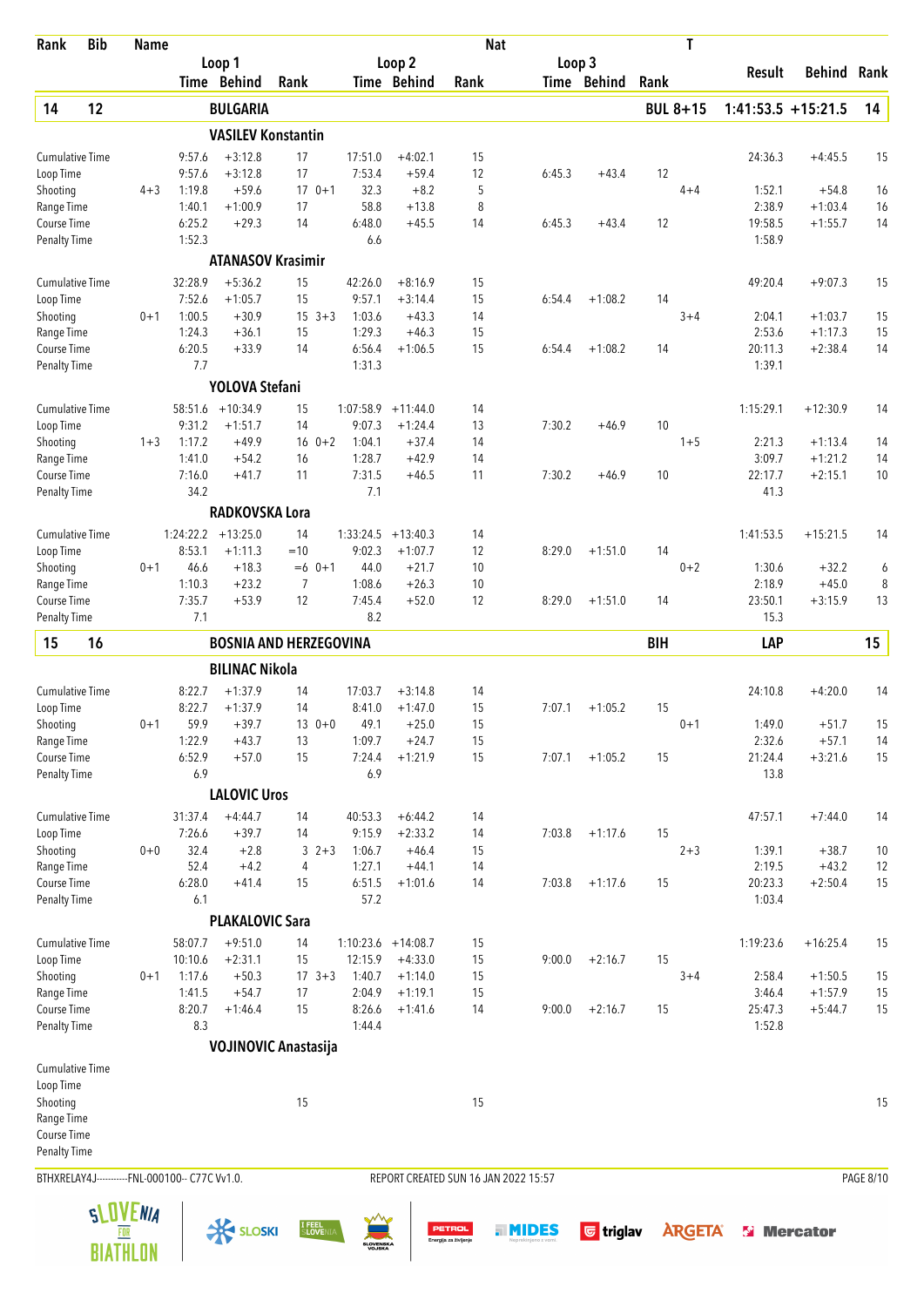| Rank                                | <b>Bib</b> | <b>Name</b>     |                                                |                           |                             |                            |                        |                                        | <b>Nat</b>                           |                  |            | T              |                    |                        |           |
|-------------------------------------|------------|-----------------|------------------------------------------------|---------------------------|-----------------------------|----------------------------|------------------------|----------------------------------------|--------------------------------------|------------------|------------|----------------|--------------------|------------------------|-----------|
|                                     |            |                 |                                                | Loop 1<br>Time Behind     | Rank                        |                            | Loop 2<br>Time Behind  | Rank                                   | Loop 3                               | Time Behind      | Rank       |                | Result             | <b>Behind</b>          | Rank      |
| 16                                  | 15         |                 |                                                | <b>GREECE</b>             |                             |                            |                        |                                        |                                      |                  | <b>GRE</b> |                | LAP                |                        | 16        |
|                                     |            |                 |                                                |                           | <b>METSIOS Konstantinos</b> |                            |                        |                                        |                                      |                  |            |                |                    |                        |           |
| <b>Cumulative Time</b>              |            |                 | 8:39.8                                         | $+1:55.0$                 | 15                          | 18:29.9                    | $+4:41.0$              | 16                                     |                                      |                  |            |                | 26:05.1            | $+6:14.3$              | 16        |
| Loop Time                           |            |                 | 8:39.8                                         | $+1:55.0$                 | 15                          | 9:50.1                     | $+2:56.1$              | 17                                     | 7:35.2                               | $+1:33.3$        | 16         |                |                    |                        |           |
| Shooting<br>Range Time              |            | $0 + 2$         | 1:09.0<br>1:31.2                               | $+48.8$<br>$+52.0$        | $16 \t2+3$<br>15            | 1:03.2<br>1:25.5           | $+39.1$<br>$+40.5$     | 17<br>17                               |                                      |                  |            | $2 + 5$        | 2:12.2<br>2:56.7   | $+1:14.9$<br>$+1:21.2$ | 17<br>17  |
| Course Time                         |            |                 | 7:03.1                                         | $+1:07.2$                 | 16                          | 7:28.5                     | $+1:26.0$              | 16                                     | 7:35.2                               | $+1:33.3$        | 16         |                | 22:06.8            | $+4:04.0$              | 16        |
| <b>Penalty Time</b>                 |            |                 | 5.5                                            |                           |                             | 56.0                       |                        |                                        |                                      |                  |            |                | 1:01.5             |                        |           |
|                                     |            |                 |                                                | <b>ROSENLIS Vasileios</b> |                             |                            |                        |                                        |                                      |                  |            |                |                    |                        |           |
| <b>Cumulative Time</b>              |            |                 | 35:51.3                                        | $+8:58.6$                 | 17                          |                            | $46:00.4$ +11:51.3     | 17                                     |                                      |                  |            |                | 53:20.4            | $+13:07.3$             | 16        |
| Loop Time                           |            |                 | 9:46.2                                         | $+2:59.3$                 | 17                          | 10:09.1                    | $+3:26.4$              | 16                                     | 7:20.0                               | $+1:33.8$        | 16         |                |                    |                        |           |
| Shooting<br>Range Time              |            | $2 + 3$         | 1:20.3<br>1:43.4                               | $+50.7$<br>$+55.2$        | $16 \t2+3$<br>16            | 1:27.5<br>1:50.1           | $+1:07.2$<br>$+1:07.1$ | 16<br>16                               |                                      |                  |            | $4 + 6$        | 2:47.8<br>3:33.5   | $+1:47.4$<br>$+1:57.2$ | 16<br>16  |
| Course Time                         |            |                 | 7:03.9                                         | $+1:17.3$                 | 16                          | 7:19.2                     | $+1:29.3$              | 16                                     | 7:20.0                               | $+1:33.8$        | 16         |                | 21:43.1            | $+4:10.2$              | 16        |
| <b>Penalty Time</b>                 |            |                 | 58.9                                           |                           |                             | 59.7                       |                        |                                        |                                      |                  |            |                | 1:58.6             |                        |           |
|                                     |            |                 |                                                | <b>KOTSALOU loanna</b>    |                             |                            |                        |                                        |                                      |                  |            |                |                    |                        |           |
| <b>Cumulative Time</b>              |            |                 |                                                |                           |                             |                            |                        |                                        |                                      |                  |            |                |                    |                        |           |
| Loop Time<br>Shooting               |            | $0 + 2$         | 1:11.7                                         | $+44.4$                   | 14                          |                            |                        | 16                                     |                                      |                  |            |                |                    |                        | 16        |
| Range Time                          |            |                 | 1:37.9                                         | $+51.1$                   | 15                          |                            |                        |                                        |                                      |                  |            |                |                    |                        |           |
| Course Time                         |            |                 | 8:27.9                                         | $+1:53.6$                 | 16                          |                            |                        |                                        |                                      |                  |            |                |                    |                        |           |
| <b>Penalty Time</b>                 |            |                 |                                                |                           |                             |                            |                        |                                        |                                      |                  |            |                |                    |                        |           |
|                                     |            |                 |                                                | <b>TSIARKA Maria</b>      |                             |                            |                        |                                        |                                      |                  |            |                |                    |                        |           |
| <b>Cumulative Time</b><br>Loop Time |            |                 |                                                |                           |                             |                            |                        |                                        |                                      |                  |            |                |                    |                        |           |
| Shooting                            |            |                 |                                                |                           | 16                          |                            |                        | 16                                     |                                      |                  |            |                |                    |                        | 16        |
| Range Time                          |            |                 |                                                |                           |                             |                            |                        |                                        |                                      |                  |            |                |                    |                        |           |
| Course Time                         |            |                 |                                                |                           |                             |                            |                        |                                        |                                      |                  |            |                |                    |                        |           |
| <b>Penalty Time</b>                 |            |                 |                                                |                           |                             |                            |                        |                                        |                                      |                  |            |                |                    |                        |           |
| 17                                  | 13         |                 |                                                | <b>SERBIA</b>             |                             |                            |                        |                                        |                                      |                  | <b>SRB</b> |                | LAP                |                        | 17        |
|                                     |            |                 |                                                |                           | <b>DJORDJEVIC Nikola</b>    |                            |                        |                                        |                                      |                  |            |                |                    |                        |           |
| <b>Cumulative Time</b>              |            |                 | 9:48.0                                         | $+3:03.2$                 | 16                          | 18:40.9                    | $+4:52.0$              | 17                                     |                                      |                  |            |                | 26:25.3            | $+6:34.5$              | 17        |
| Loop Time                           |            |                 | 9:48.0                                         | $+3:03.2$<br>$+48.5$      | 16<br>$15 \t 0+1$           | 8:52.9                     | $+1:58.9$<br>$+12.6$   | 16<br>8                                | 7:44.4                               | $+1:42.5$        | 17         | $2 + 4$        |                    | $+48.2$                |           |
| Shooting<br>Range Time              |            | $2 + 3$         | 1:08.7<br>1:32.2                               | $+53.0$                   | 16                          | 36.7<br>1:01.4             | $+16.4$                | 9                                      |                                      |                  |            |                | 1:45.5<br>2:33.6   | $+58.1$                | 14<br>15  |
| Course Time                         |            |                 | 7:11.4                                         | $+1:15.5$                 | 17                          | 7:45.2                     | $+1:42.7$              | 17                                     | 7:44.4                               | $+1:42.5$        | 17         |                | 22:41.0            | $+4:38.2$              | 17        |
| <b>Penalty Time</b>                 |            |                 | 1:04.3                                         |                           |                             | 6.3                        |                        |                                        |                                      |                  |            |                | 1:10.6             |                        |           |
|                                     |            |                 |                                                | <b>DJORDJEVIC Milos</b>   |                             |                            |                        |                                        |                                      |                  |            |                |                    |                        |           |
| <b>Cumulative Time</b>              |            |                 | 35:27.9                                        | $+8:35.2$                 | 16                          |                            | $45:51.6$ +11:42.5     | 16                                     |                                      |                  |            |                | 53:38.8            | $+13:25.7$             | 17        |
| Loop Time                           |            |                 | 9:02.6                                         | $+2:15.7$                 | 16                          | 10:23.7                    | $+3:41.0$              | 17                                     | 7:47.2                               | $+2:01.0$        | 17         |                |                    |                        |           |
| Shooting                            |            | $0 + 2$         | 1:27.3                                         | $+57.7$                   | $17 \t2+3$                  | 1:34.8                     | $+1:14.5$              | 17                                     |                                      |                  |            | $2 + 5$        | 3:02.2             | $+2:01.8$              | 17        |
| Range Time<br>Course Time           |            |                 | 1:49.4<br>7:06.2                               | $+1:01.2$<br>$+1:19.6$    | 17<br>17                    | 1:57.1<br>7:23.7           | $+1:14.1$<br>$+1:33.8$ | 17<br>17                               | 7:47.2                               | $+2:01.0$        | 17         |                | 3:46.5<br>22:17.1  | $+2:10.2$<br>$+4:44.2$ | 17<br>17  |
| <b>Penalty Time</b>                 |            |                 | 6.9                                            |                           |                             | 1:02.9                     |                        |                                        |                                      |                  |            |                | 1:09.8             |                        |           |
|                                     |            |                 |                                                | <b>BUCIC Emilija</b>      |                             |                            |                        |                                        |                                      |                  |            |                |                    |                        |           |
| <b>Cumulative Time</b>              |            |                 |                                                |                           |                             |                            |                        |                                        |                                      |                  |            |                |                    |                        |           |
| Loop Time                           |            |                 |                                                |                           |                             |                            |                        |                                        |                                      |                  |            |                |                    |                        |           |
| Shooting<br>Range Time              |            | $0 + 1$         | 1:01.9<br>1:25.8                               | $+34.6$<br>$+39.0$        | 12<br>13                    |                            |                        | 17                                     |                                      |                  |            |                |                    |                        | 17        |
| Course Time                         |            |                 | 8:31.3                                         | $+1:57.0$                 | 17                          |                            |                        |                                        |                                      |                  |            |                |                    |                        |           |
| <b>Penalty Time</b>                 |            |                 |                                                |                           |                             |                            |                        |                                        |                                      |                  |            |                |                    |                        |           |
|                                     |            |                 |                                                | <b>CUPOVIC Isidora</b>    |                             |                            |                        |                                        |                                      |                  |            |                |                    |                        |           |
| Cumulative Time<br>Loop Time        |            |                 |                                                |                           |                             |                            |                        |                                        |                                      |                  |            |                |                    |                        |           |
| Shooting                            |            |                 |                                                |                           | 17                          |                            |                        | 17                                     |                                      |                  |            |                |                    |                        | 17        |
| Range Time                          |            |                 |                                                |                           |                             |                            |                        |                                        |                                      |                  |            |                |                    |                        |           |
| Course Time                         |            |                 |                                                |                           |                             |                            |                        |                                        |                                      |                  |            |                |                    |                        |           |
| Penalty Time                        |            |                 |                                                |                           |                             |                            |                        |                                        |                                      |                  |            |                |                    |                        |           |
|                                     |            |                 | BTHXRELAY4J-----------FNL-000100-- C77C Vv1.0. |                           |                             |                            |                        |                                        | REPORT CREATED SUN 16 JAN 2022 15:57 |                  |            |                |                    |                        | PAGE 9/10 |
|                                     |            | <b>SLOVENIA</b> |                                                |                           |                             |                            |                        |                                        |                                      |                  |            |                |                    |                        |           |
|                                     |            |                 |                                                | <b>EXP SLOSKI</b>         | I FEEL<br>SLOVENIA          | <b>SLOVENSKA</b><br>VOJSKA |                        | <b>PETROL</b><br>Energija za življenje | <b>HINDES</b>                        | <b>U</b> triglav |            | <b>ARGETA®</b> | <b>Si</b> Mercator |                        |           |
|                                     |            | <b>BIATHLON</b> |                                                |                           |                             |                            |                        |                                        |                                      |                  |            |                |                    |                        |           |